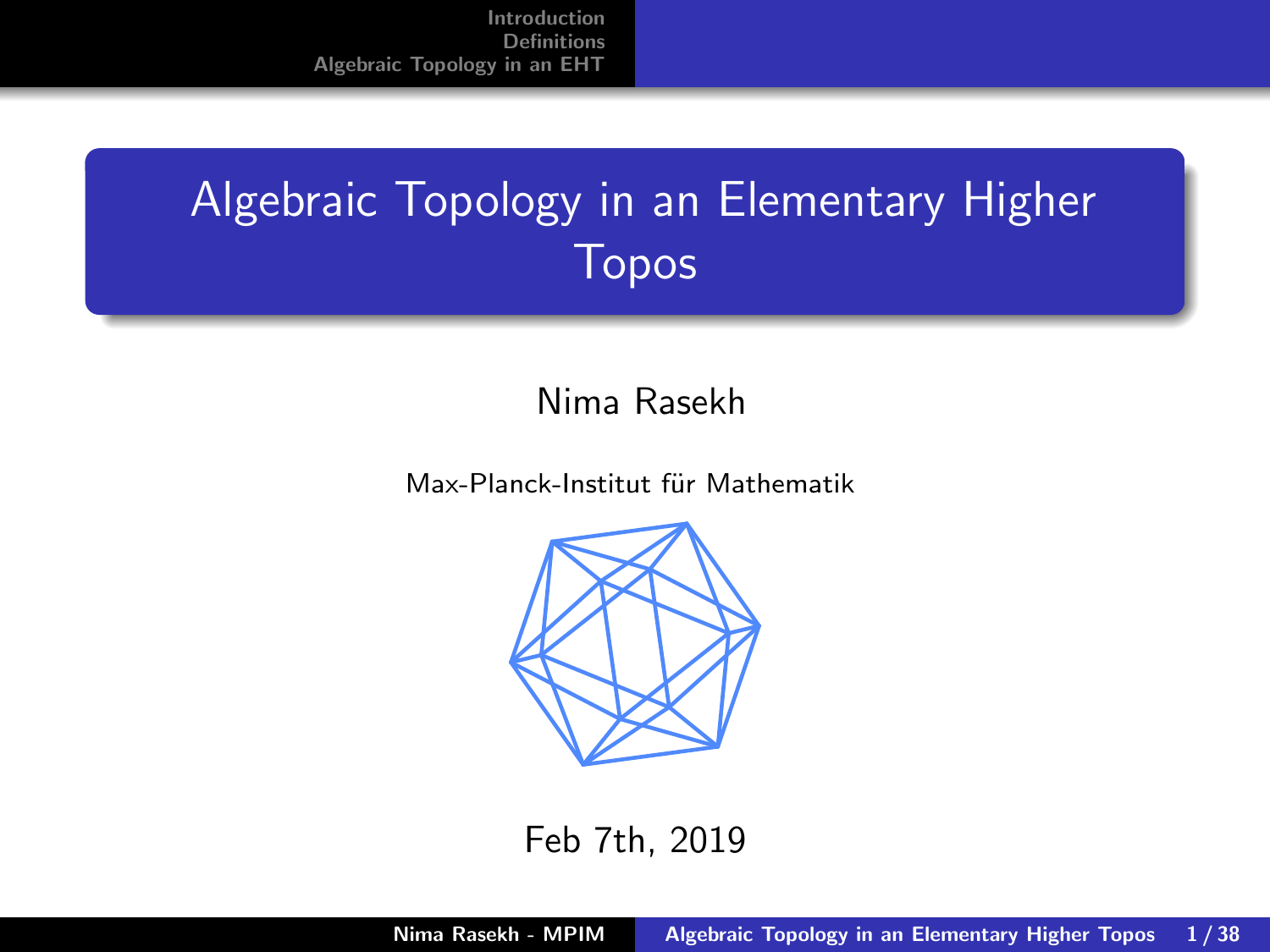## <span id="page-1-0"></span>Intuition

### Intuition

An elementary higher topos is an  $(\infty, 1)$ -category ...

- $\bullet$  ... that behaves like the  $(\infty, 1)$ -category of spaces.
- <sup>2</sup> ... that should be a model for homotopy type theory.
- **3** ... generalizes an elementary topos from classical category theory.

[EHT vs. HoTT](#page-1-0)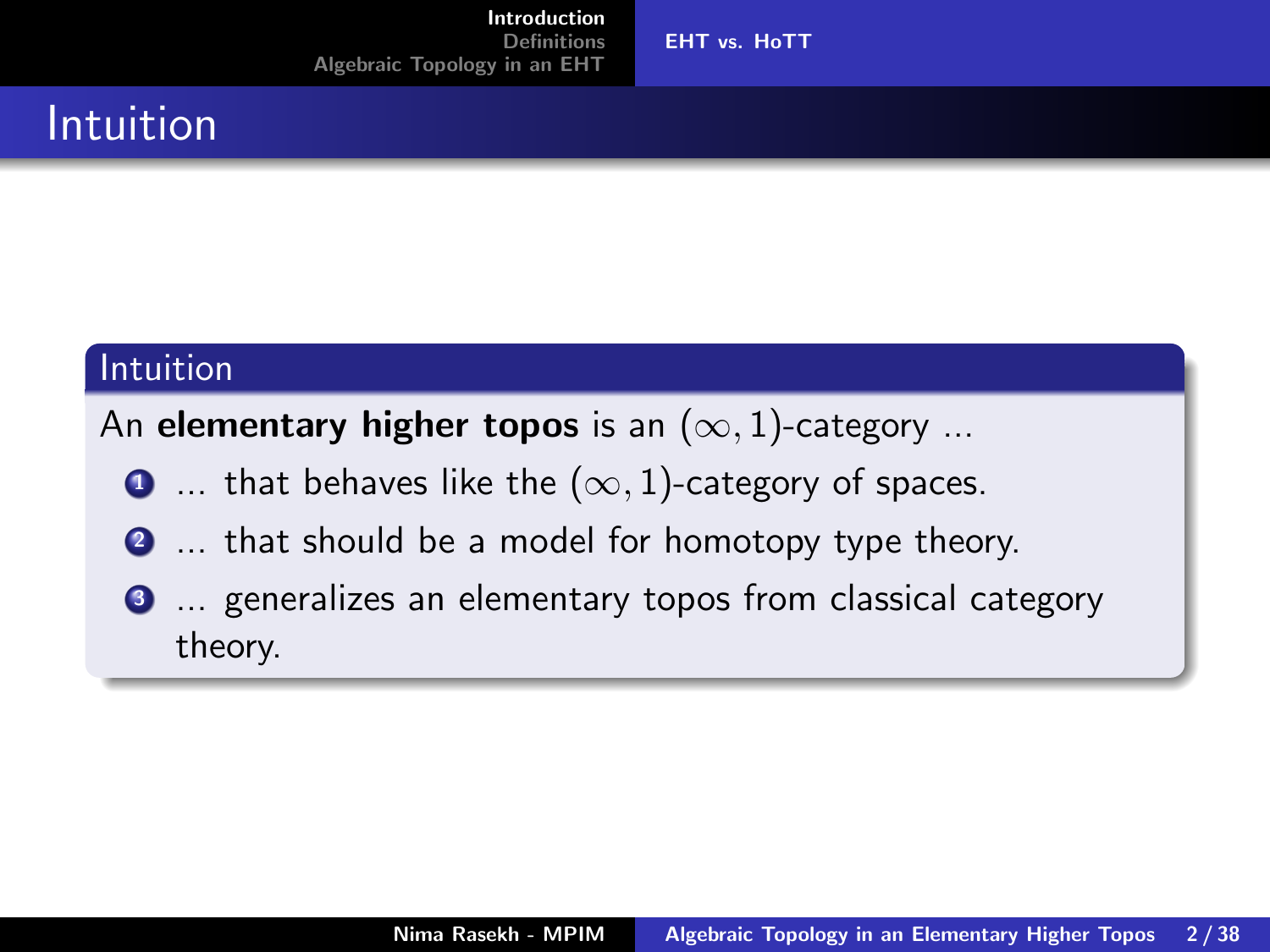[EHT vs. HoTT](#page-1-0)

## Connections to Homotopy Type Theory ...

Here is what should be true: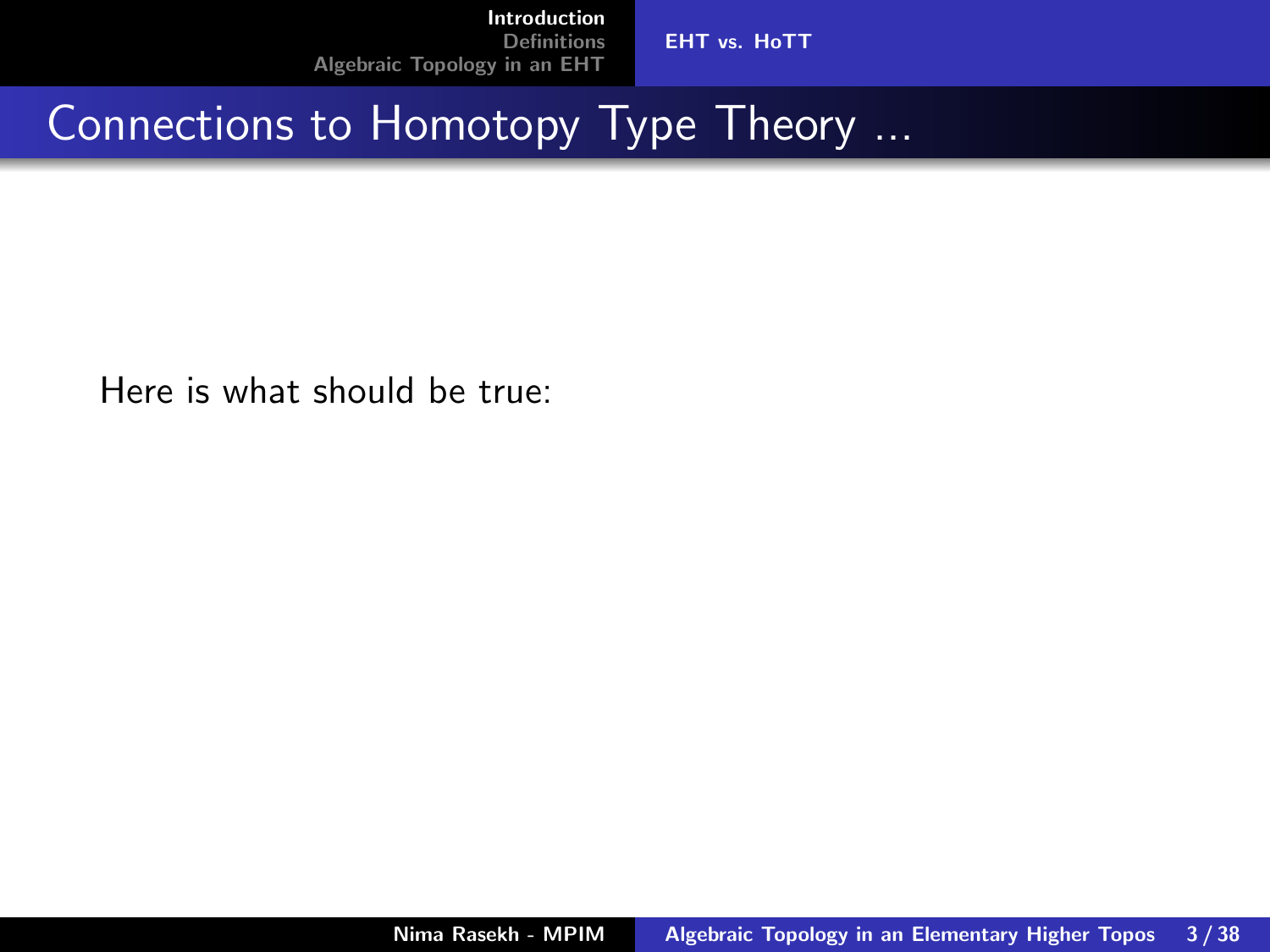[EHT vs. HoTT](#page-1-0)

## Connections to Homotopy Type Theory ...

Here is what should be true:

**1** An Elementary Higher Topos should be a model for Homotopy Type Theory.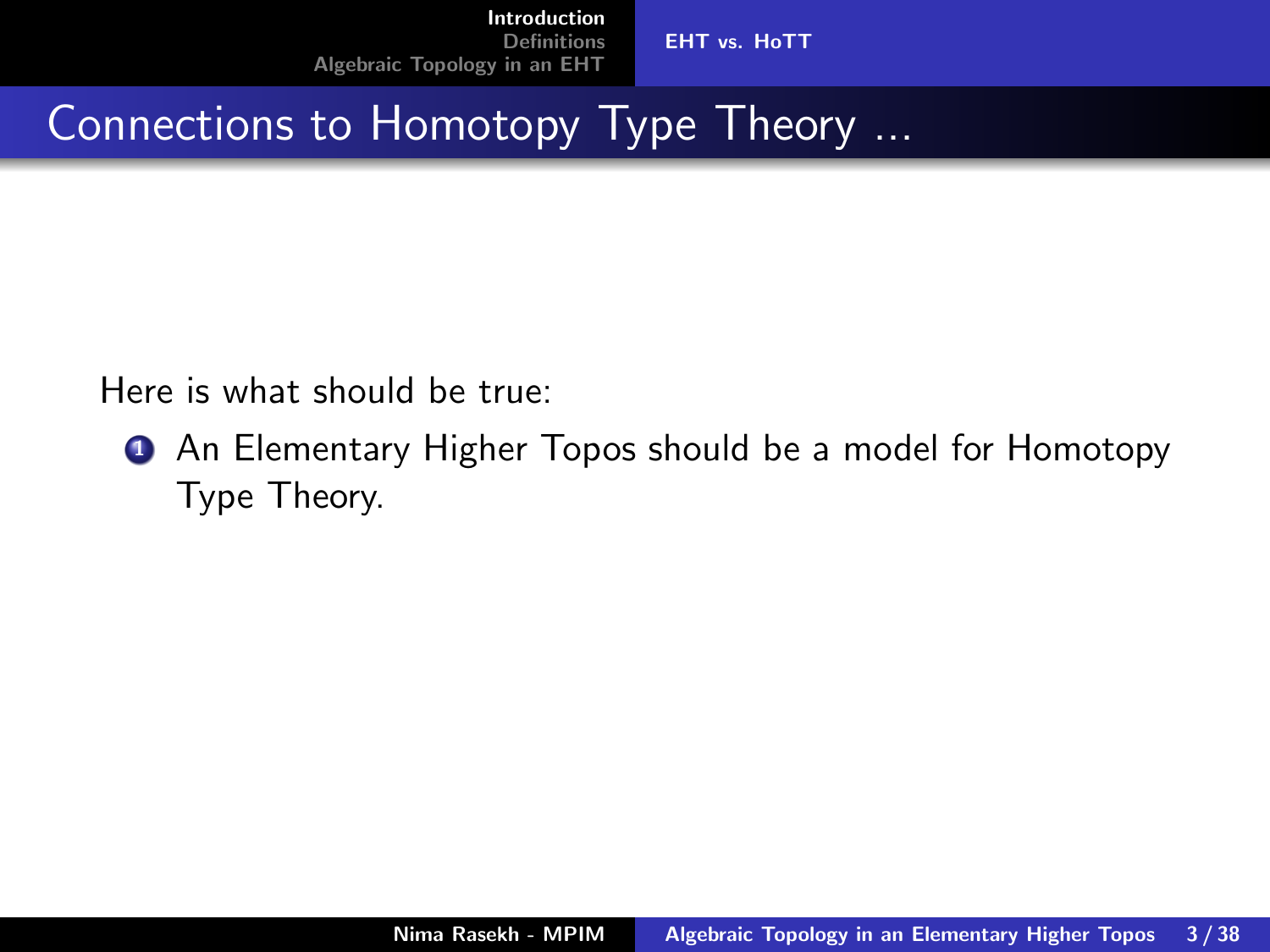[EHT vs. HoTT](#page-1-0)

## Connections to Homotopy Type Theory ...

Here is what should be true:

- **1** An Elementary Higher Topos should be a model for Homotopy Type Theory.
- <sup>2</sup> Homotopy Type Theory should be the internal language of an Elementary Higher Topos.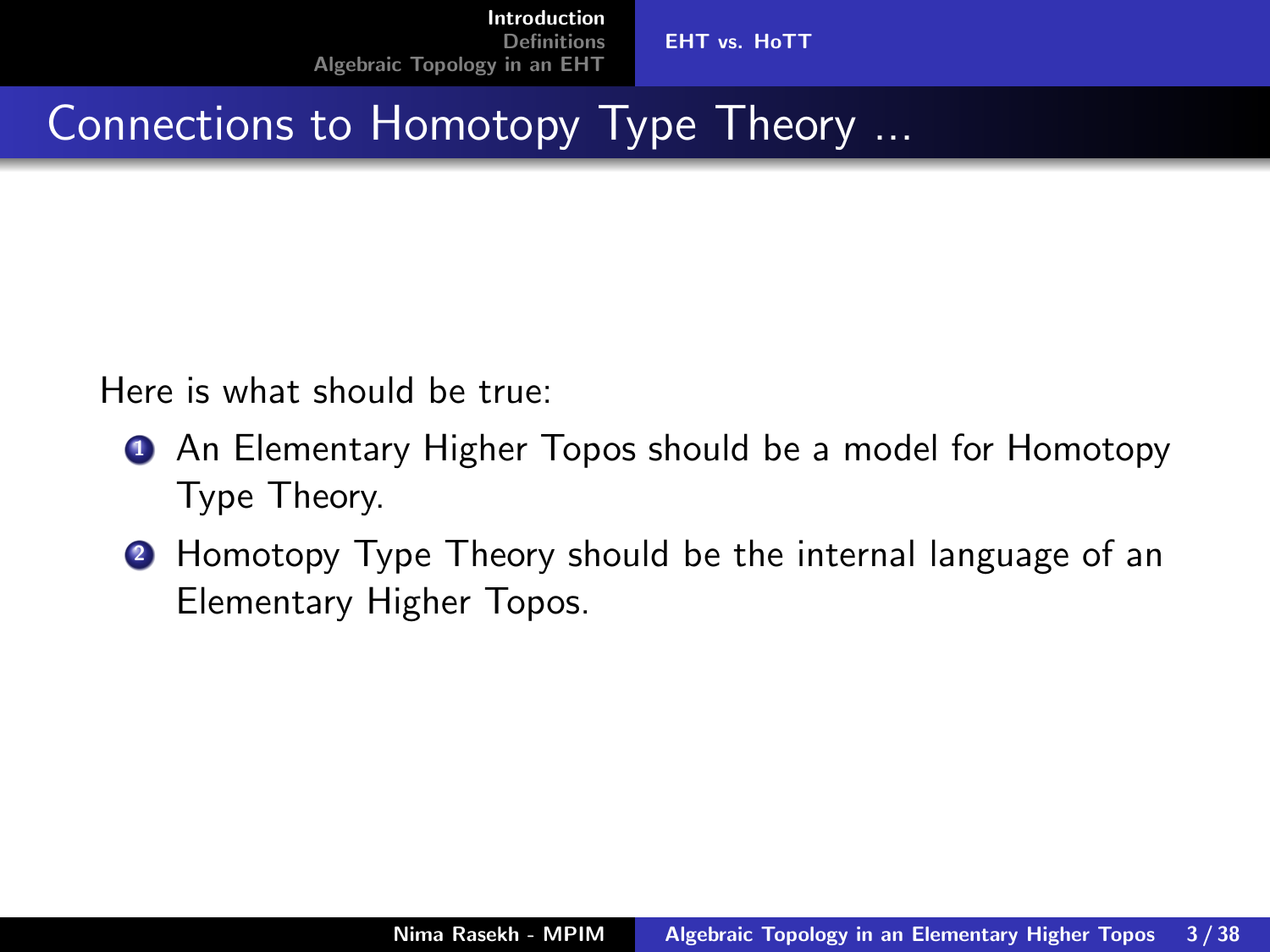[EHT vs. HoTT](#page-1-0)

### but we are not there yet

However, we still don't know how to make this argument precise as it is tricky to go from the strictness of a type theory to the flexibility of an  $(\infty, 1)$ -category.

We don't have such a general result, but we can focus on specific results in homotopy type theory and how they relate to elementary higher toposes.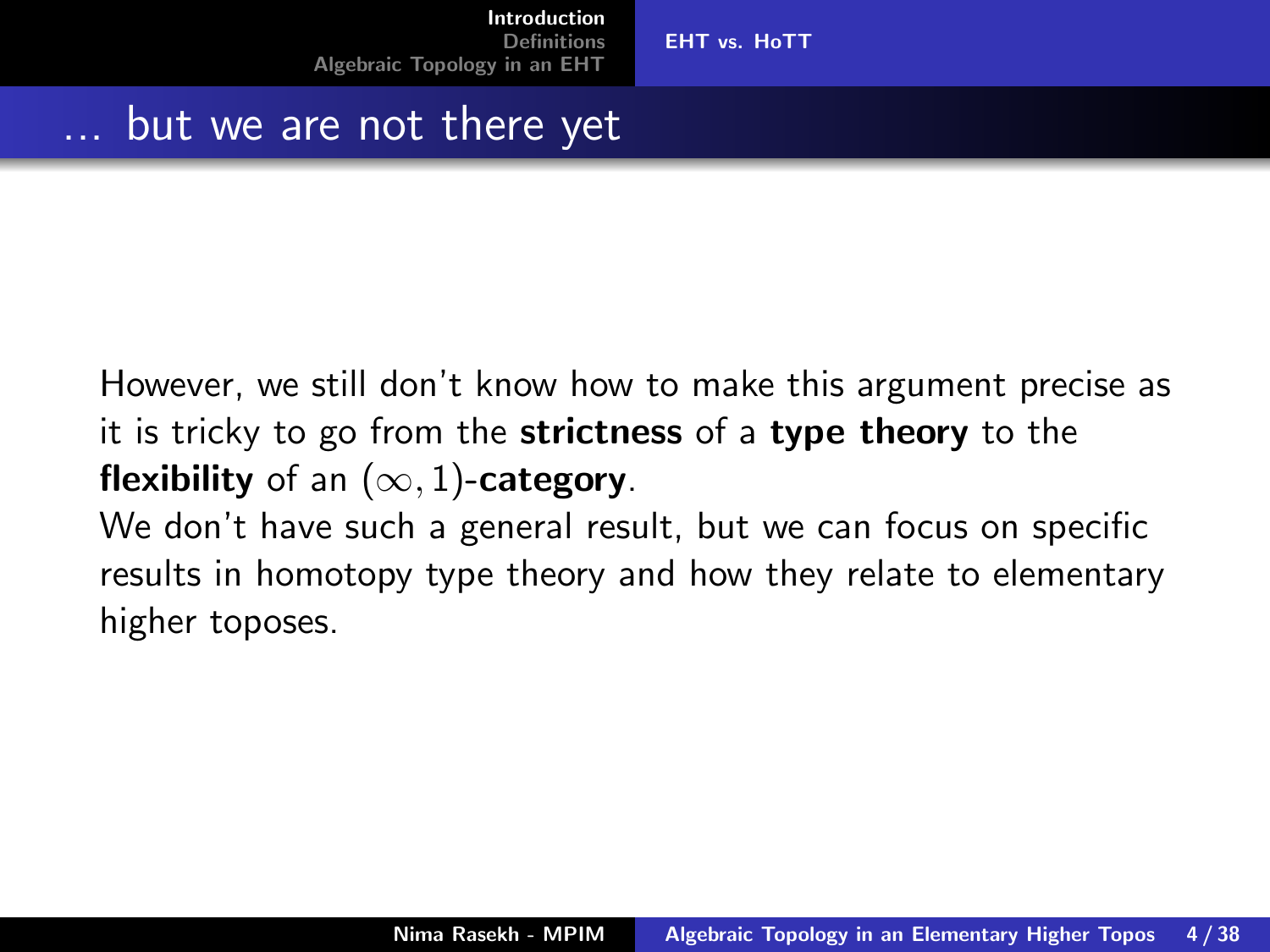# <span id="page-6-0"></span> $(\infty, 1)$ -Category Theory

An  $(\infty, 1)$ -category C has following properties:

- $\bullet$  It has objects  $x, y, z, ...$
- **2** For any two objects  $x, y$  there is a **mapping space** (Kan complex) map<sub>C</sub>(x, y) with a notion of composition that holds only "up to homotopy".
- <sup>3</sup> Mapping spaces give us **homotopic maps** and **equivalences**.

**Homotopy:** Two maps  $f, g: x \rightarrow y$  are homotopic if they are homotopic in the space  $map_{\mathcal{C}}(x, y)$ .

**Equivalence:** A map f is an equivalence if there exist  $g, h$ such that  $fg$  and  $hf$  are homotopic to identity maps.

<sup>4</sup> This is a direct generalization of classical categories and isomorphisms and all categorical notions (limits, adjunction, ...) generalize to this setting.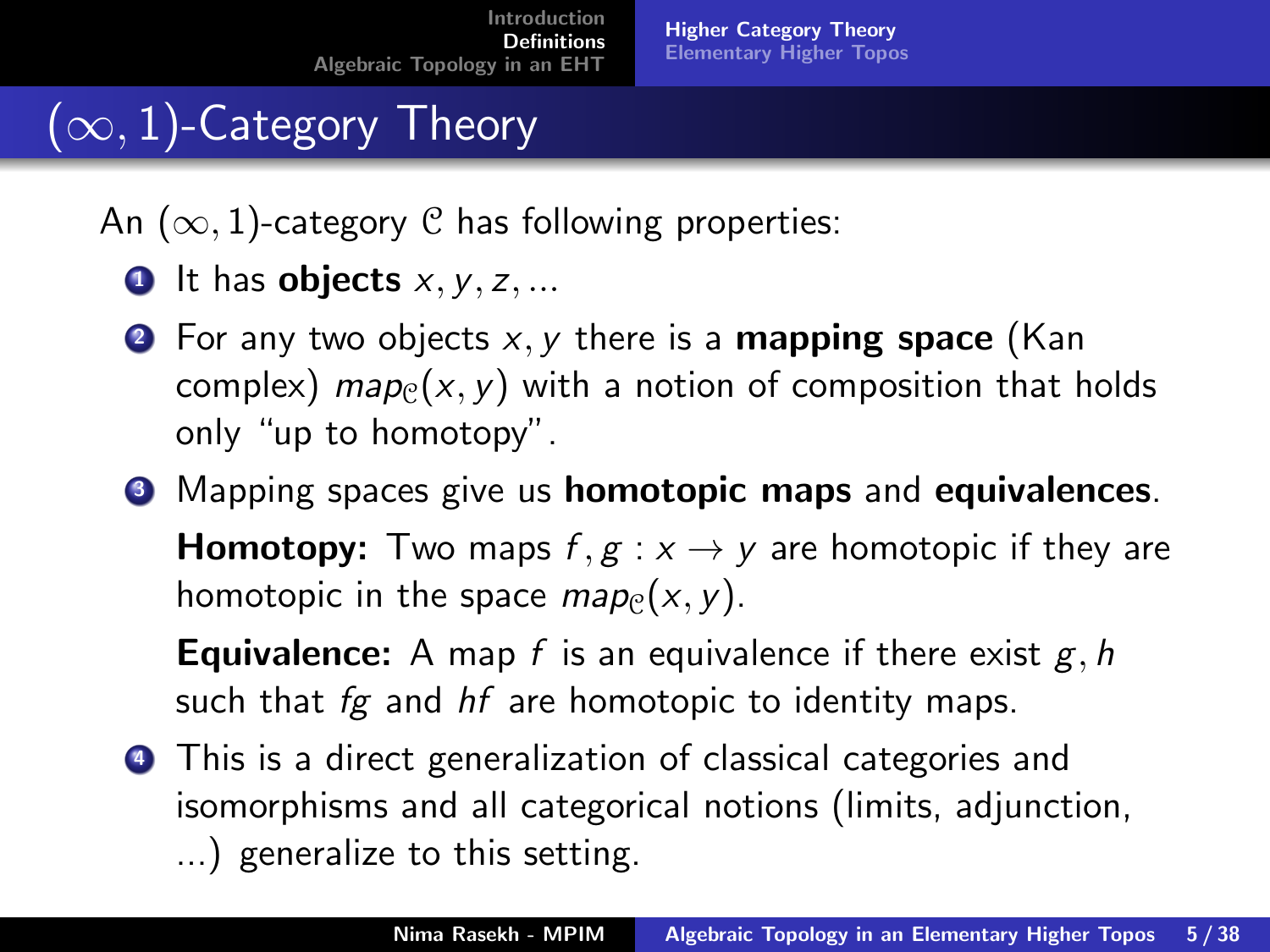[Higher Category Theory](#page-6-0) [Elementary Higher Topos](#page-9-0)

# Core of an  $(\infty, 1)$ -category

### **Notation**

We denote the subcategory of equivalences by  $C^{core}$ .

 $e^{core}$ is an  $(\infty, 1)$ -groupoid, which is an  $(\infty, 0)$ -category. An  $(\infty, 0)$ -category is a space, where we have:

- **1** Points in the space are the objects.
- 2 Paths in the space are the morphisms
- **3** 2-cells are homotopies
- $\bullet$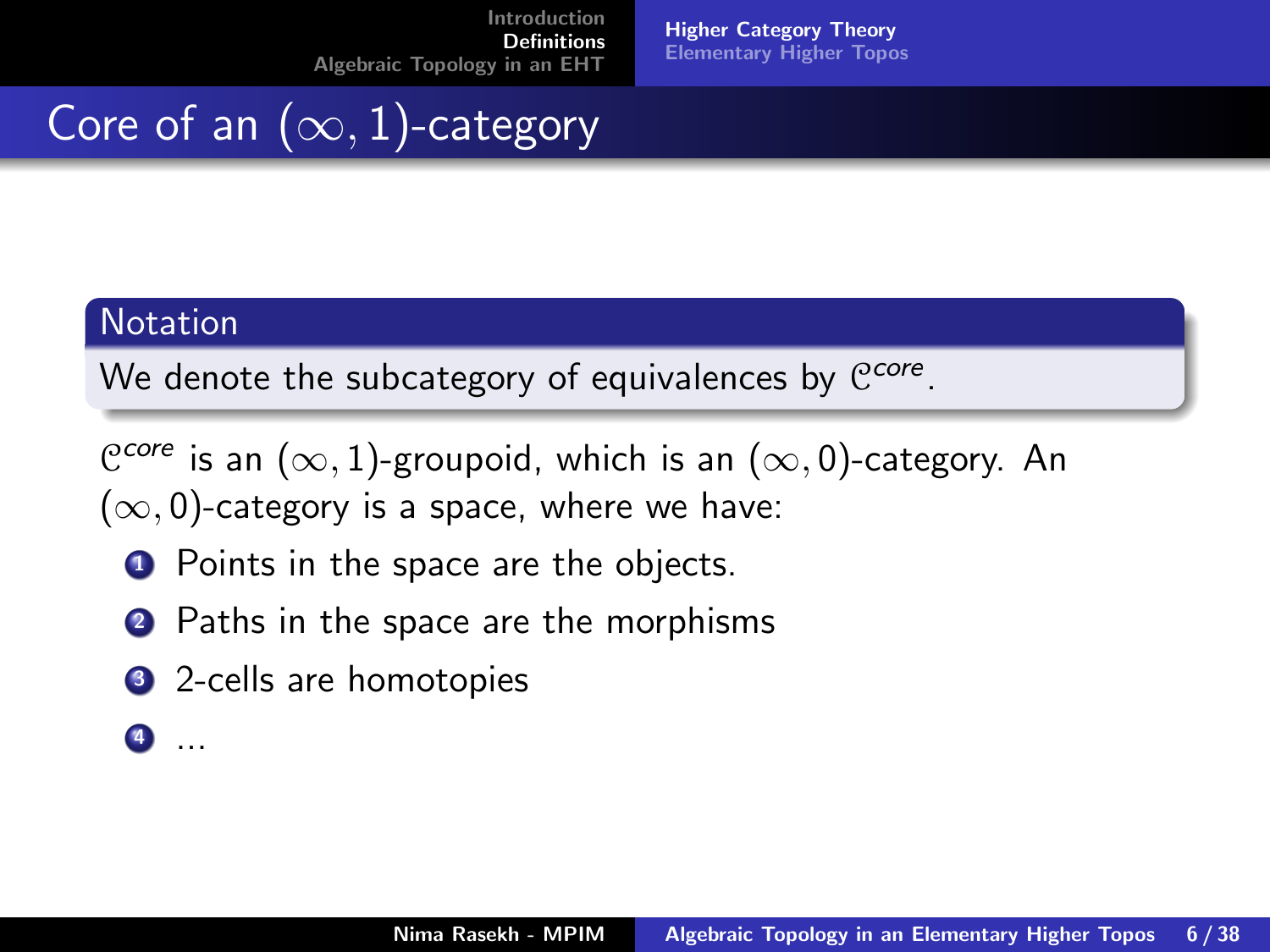# **Examples**

- **1** Spaces form an  $(\infty, 1)$ -category which we denote by Spaces.
- **2** For a cardinal  $\kappa$ , we denote the sub-category of  $\kappa$ -small spaces as  $\mathcal S$ paces $^\kappa$ . Notice in this case  $(\mathcal S$ paces $^\kappa)^\mathsf{core}$  is a space that is  $NOT$   $\kappa$ -small.
- $\bullet$  ( $\infty$ , 1)-categories form a large ( $\infty$ , 1)-category denoted by  $Cat_{\infty}$ .
- $\bullet$  Classical categories are all  $(\infty, 1)$ -categories, in particular Set is an  $(\infty, 1)$ -category.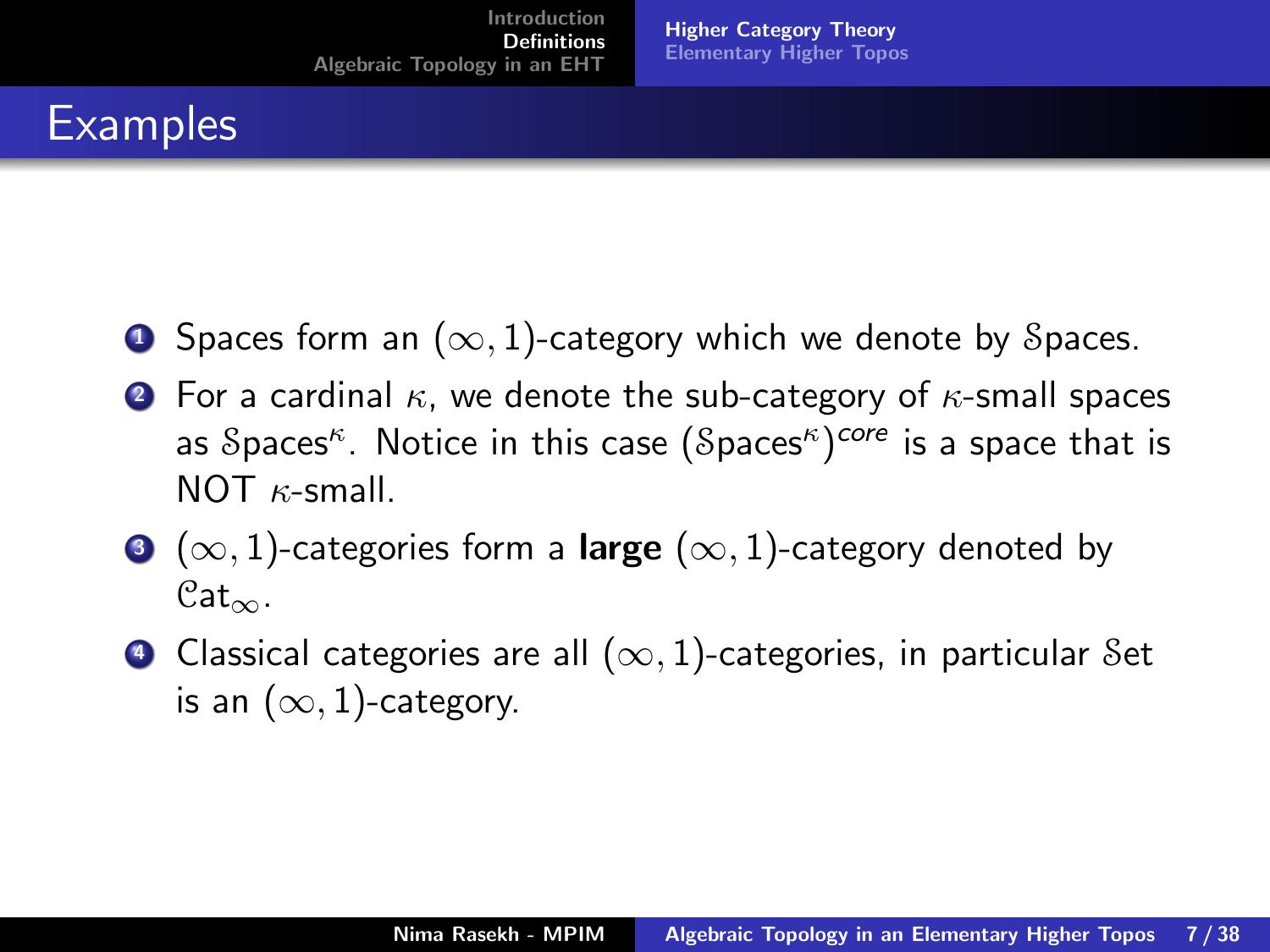# <span id="page-9-0"></span>**Subobjects**

### **Definition**

Let C have finite limits. There is a functor

$$
\mathit{Sub}(-): \mathcal{C}^{op} \to \mathcal{S}et
$$

that takes each object  $c$  to the set of equivalence classes of subobjects of  $c$  (mono maps into  $c$ ).

### Example

In Spaces the subobjects are exactly the  $(-1)$ -truncated maps i.e. maps  $f: X \to Y$  such that the following map is an equivalence

$$
X \xrightarrow{\simeq} X \underset{Y}{\times} X
$$

(alternatively f is an equivalence on path-components).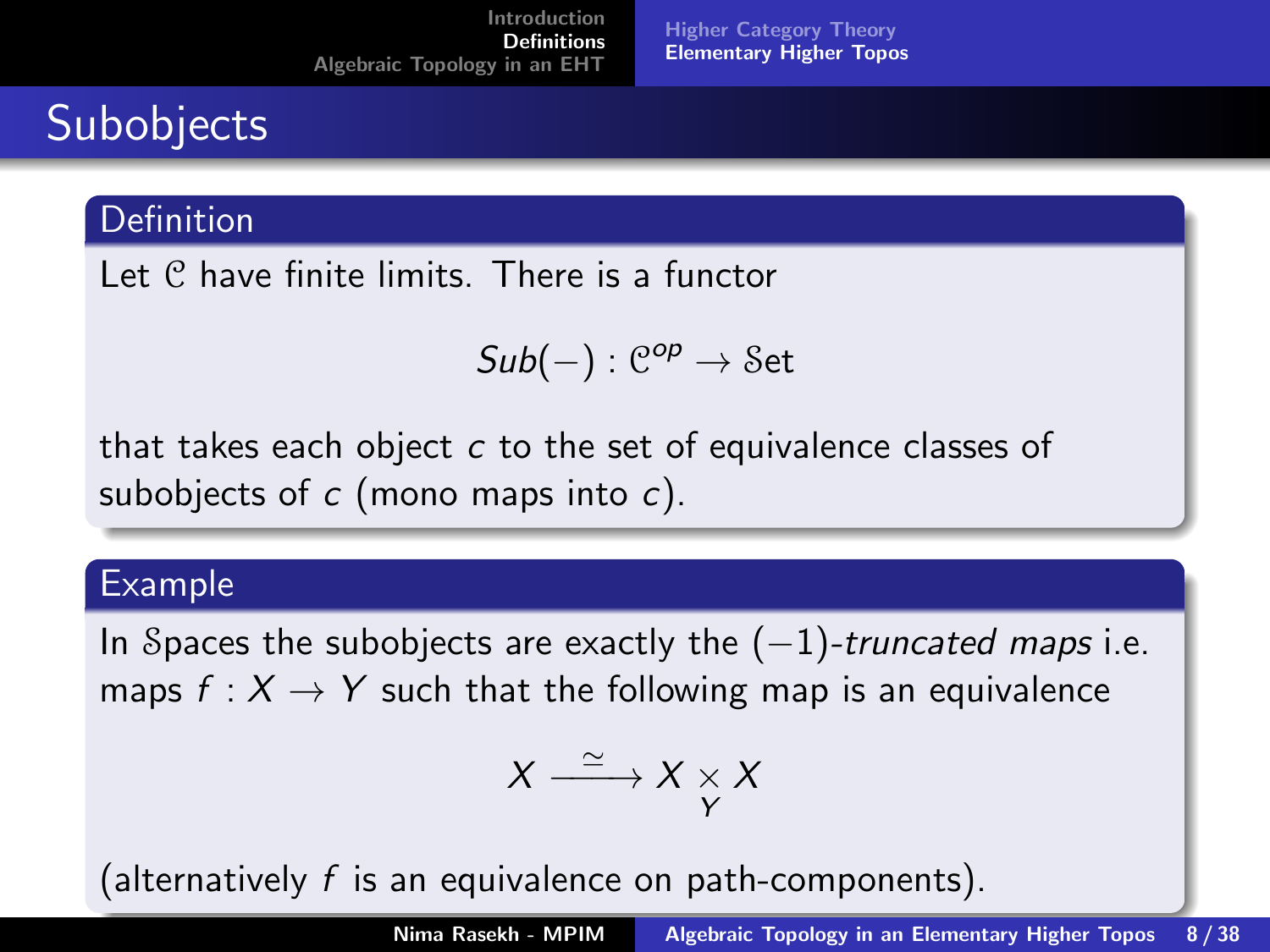# Subobject Classifiers

### **Definition**

A subobject classifier in C is an object  $\Omega$  representing  $Sub(-)$ . So for each object  $c$  we have

$$
Sub(c) \cong map_{\mathcal{C}}(c,\Omega)
$$

In particular, there is a *universal subobject*  $t: 1 \rightarrow \Omega$  and for each subobject  $i : c' \to c$  there is a pullback square



#### Example

In Spaces we have 
$$
\Omega = \{0,1\}.
$$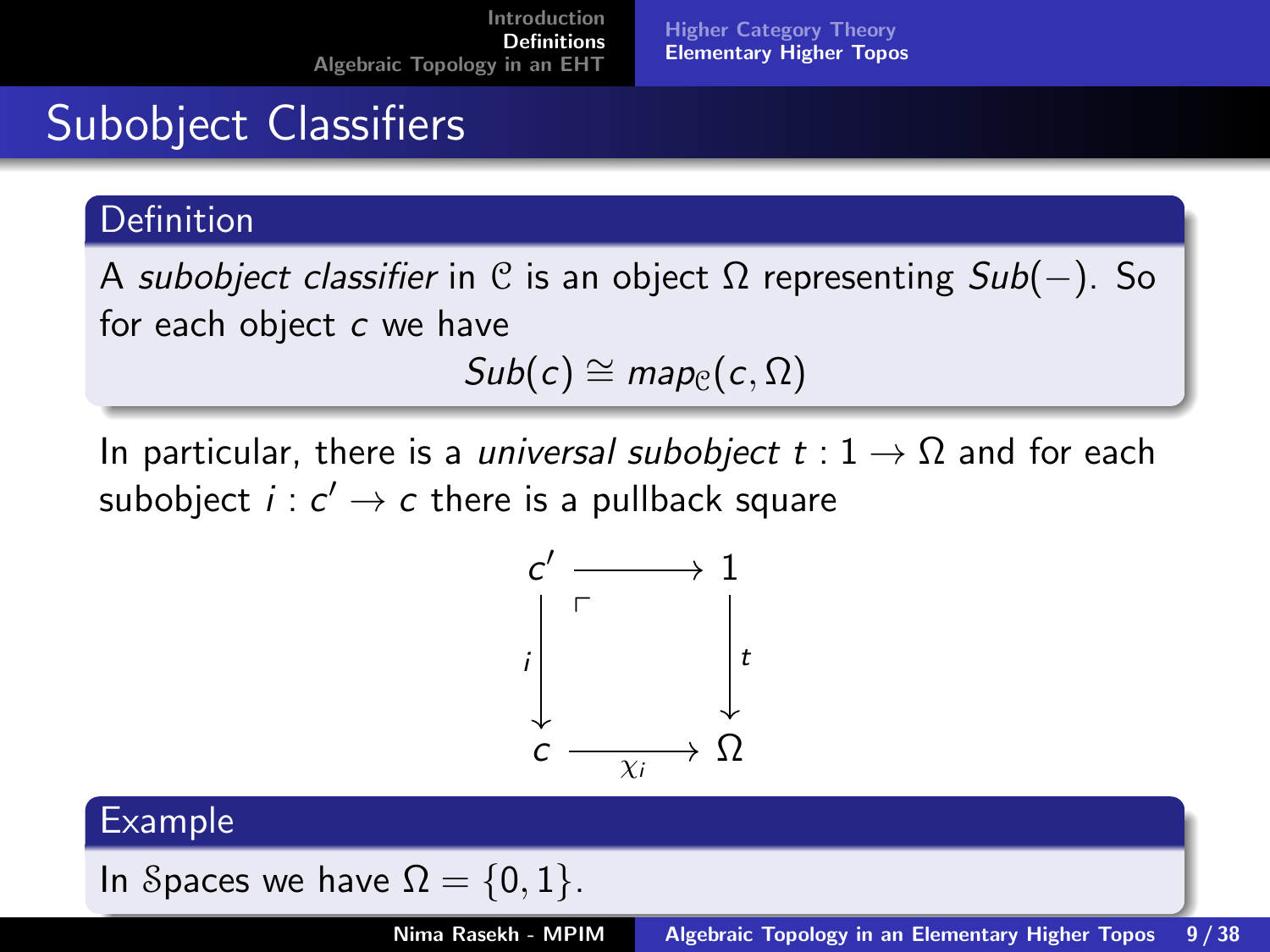# Generalizing Subobject classifiers

### **Definition**

Let C have finite limits. There is a map

$$
\mathcal{C}_{/-}:\mathcal{C}^{op}\to \mathfrak{Cat}_{\infty}
$$

taking an object  $c$  to the over-category  $\mathfrak{C}_{/c}.$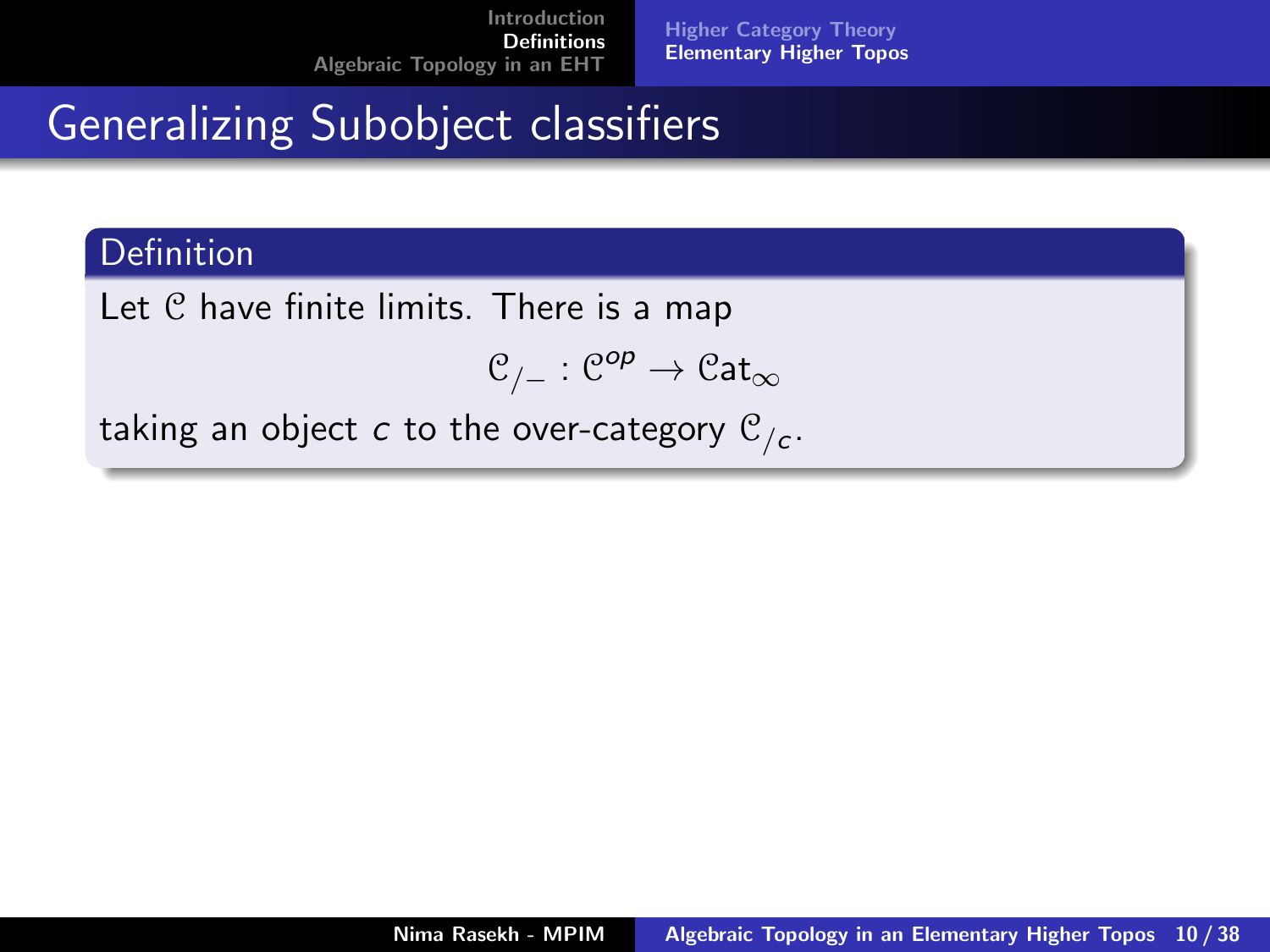# Generalizing Subobject classifiers

### Definition

Let C have finite limits. There is a map

$$
\mathcal{C}_{/-}:\mathcal{C}^{op}\to \mathfrak{Cat}_{\infty}
$$

taking an object  $c$  to the over-category  $\mathfrak{C}_{/c}.$ 

### Definition

Let S be a suitable subclass of maps. We define

$$
((\mathcal{C}_{/-})^S)^{\text{core}} : \mathcal{C}^{op} \to \mathcal{C}at_{\infty} \xrightarrow{\text{core}} \text{Spaces}
$$

taking an object  $c$  to the space  $((\mathfrak{C}_{/c})^S)^{core}$ , the full subspace of  $(\mathfrak{C}_{/\mathsf{c}})^{\mathsf{core}}$  generated by elements in  $S.$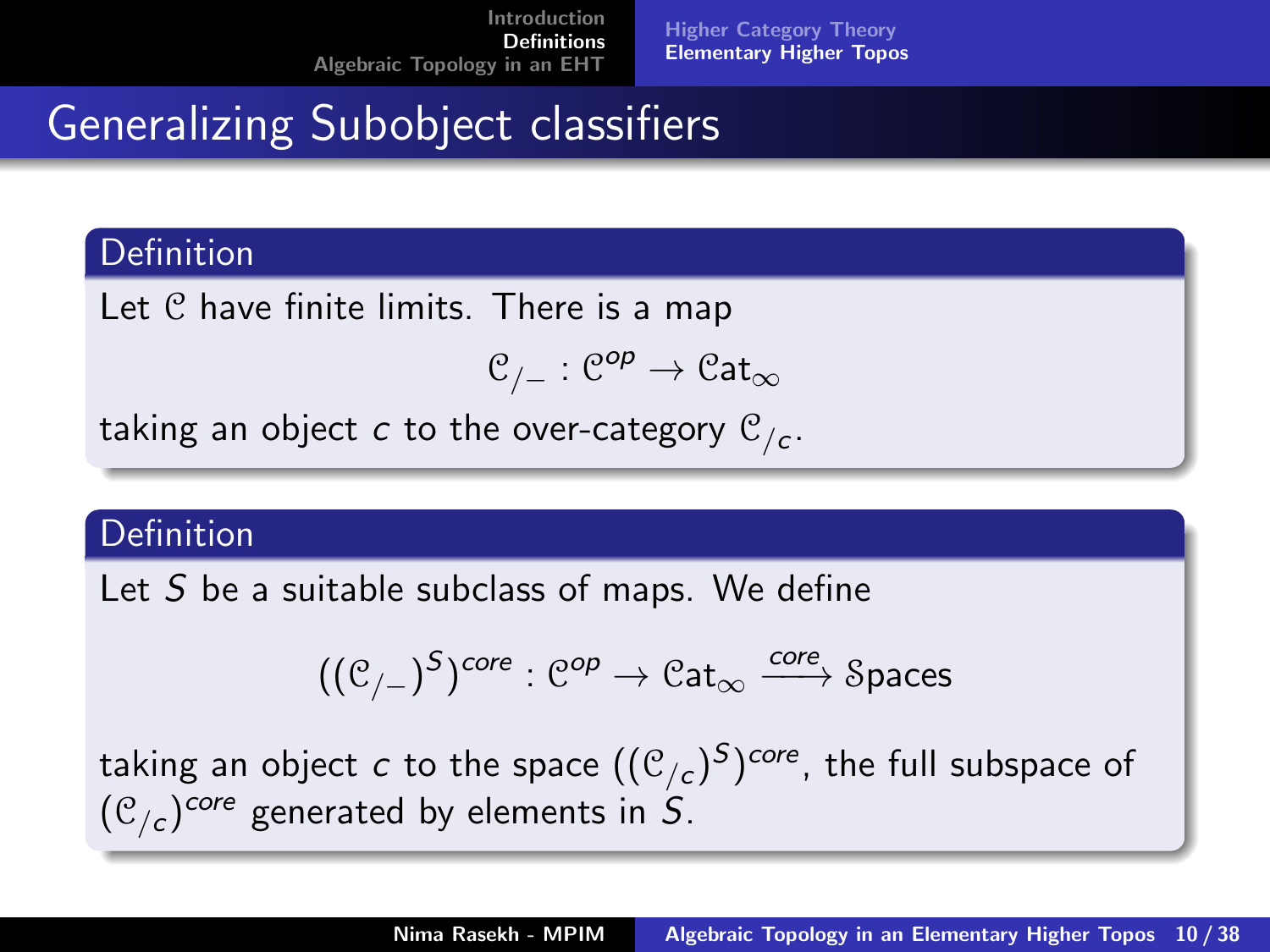[Higher Category Theory](#page-6-0) [Elementary Higher Topos](#page-9-0)

How does  $(\mathfrak{C}_{/\mathsf{c}})^{\mathsf{core}}$  look like?

**Q** Points (0-Simplices):

**2** Paths (1-Simplices):

**3** Two-Simplices:

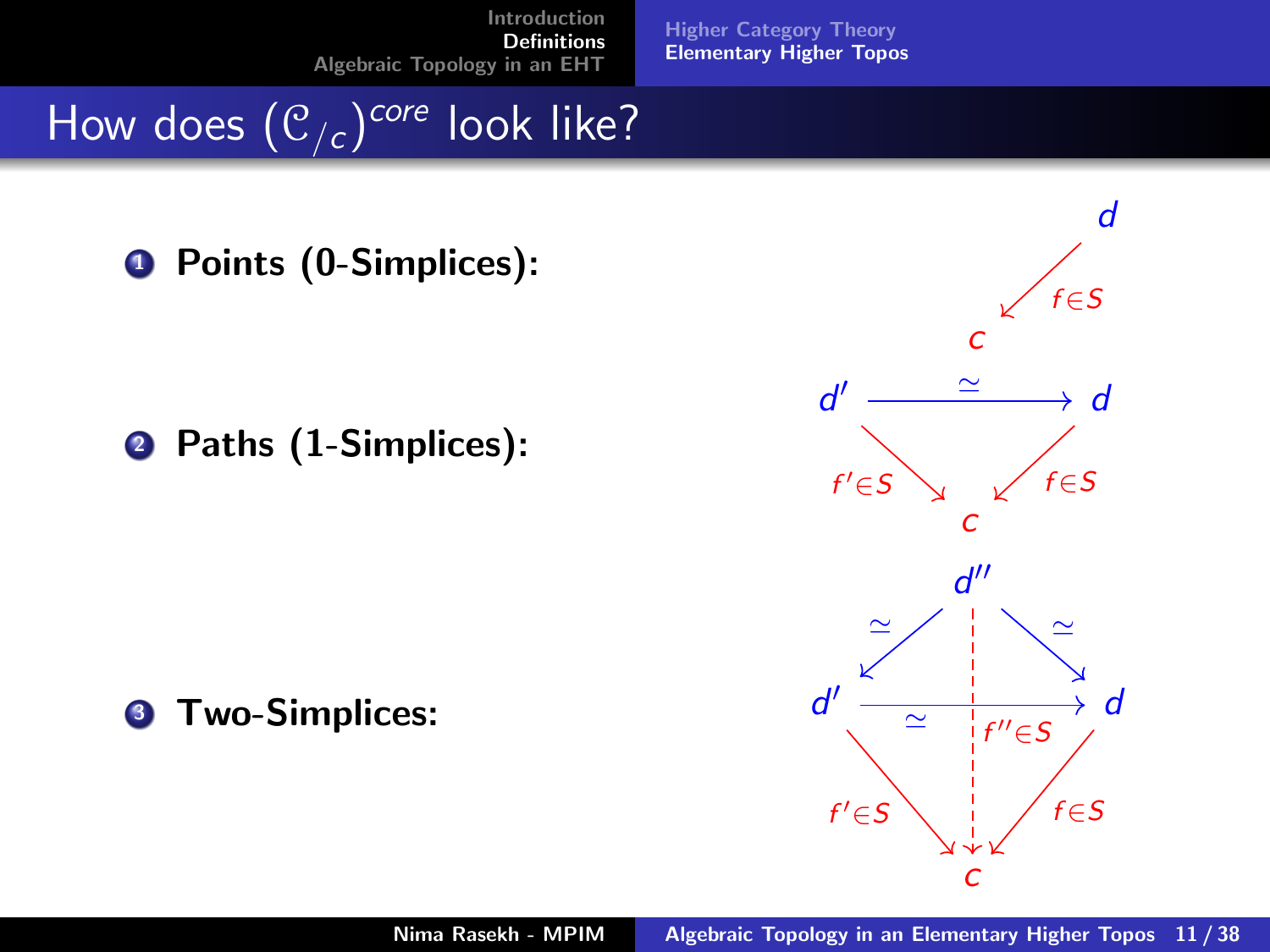[Higher Category Theory](#page-6-0) [Elementary Higher Topos](#page-9-0)

### **Universes**

#### Definition

Let  $C$  have finite limits and let  $S$  be a subclass of maps. An object  $\mathcal{U}^{\mathcal{S}}$  is called a *universe* if it represents  $(\mathfrak{C}^{\mathcal{S}}_{/-})^{core}.$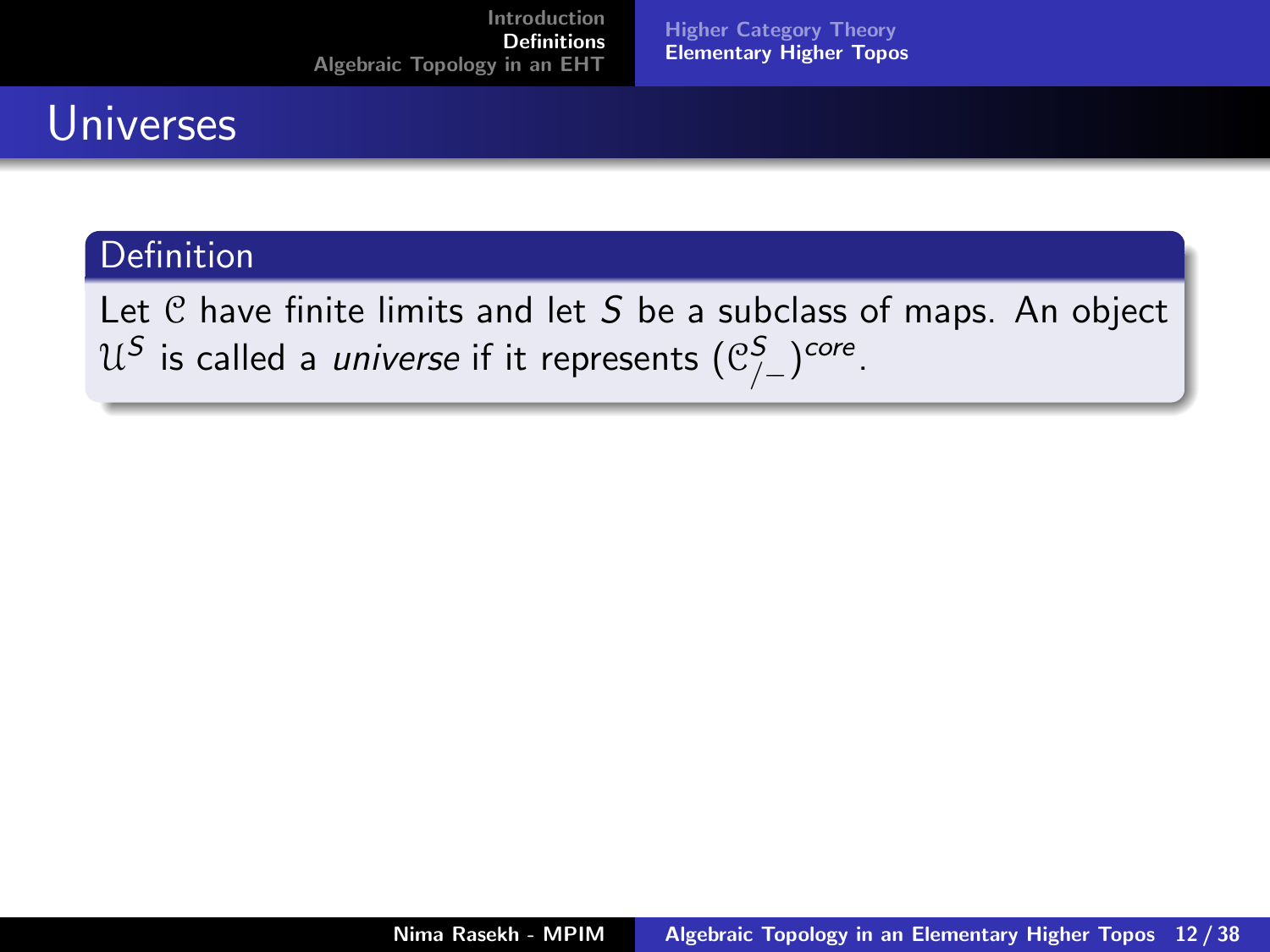[Higher Category Theory](#page-6-0) [Elementary Higher Topos](#page-9-0)

## Universes

### Definition

Let  $C$  have finite limits and let  $S$  be a subclass of maps. An object  $\mathcal{U}^{\mathcal{S}}$  is called a *universe* if it represents  $(\mathfrak{C}^{\mathcal{S}}_{/-})^{core}.$ 

### Example

Let  $\kappa$  be a suitably large cardinal and S the class of maps with  $\kappa$ -small fiber. Then

$$
\mathcal{U}^{\kappa}=(\text{Spaces}^{\kappa})^{core},
$$

$$
((\mathcal{S} \text{paces}_{/X})^{\kappa})^{core} \simeq \text{map}_{\mathcal{S} \text{paces}}(X, \mathcal{U}^{\kappa})
$$

where  $X$  is a space.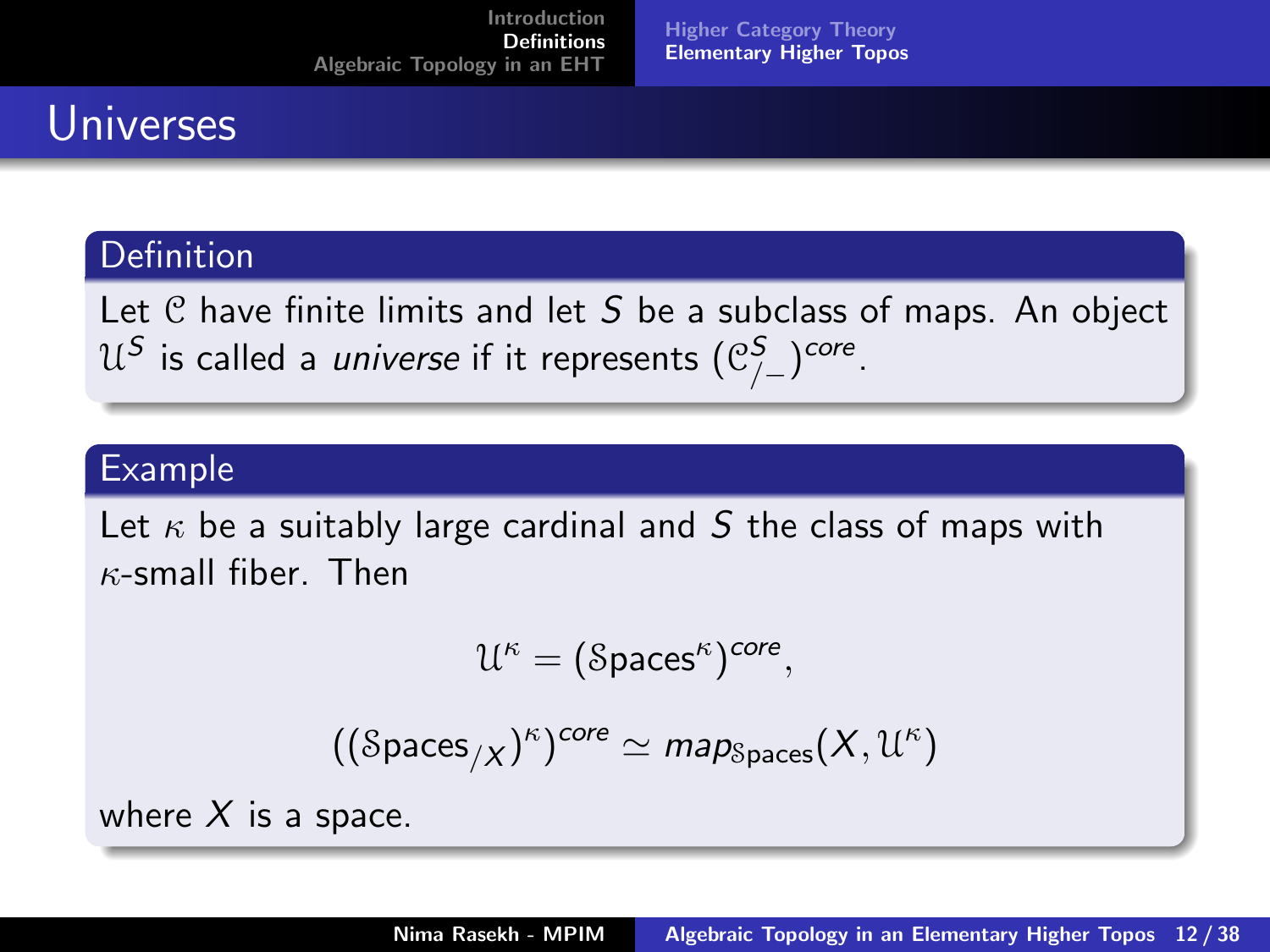[Higher Category Theory](#page-6-0) [Elementary Higher Topos](#page-9-0)

### Universal Fibration

For a universe  $\mathcal{U}^{\mathcal{S}}$  there is a universal fibration  $\rho: \mathcal{U}^{\mathcal{S}}_* \to \mathcal{U}^{\mathcal{S}}$  such that for each map  $f: Y \rightarrow X$  in S there is a pullback square

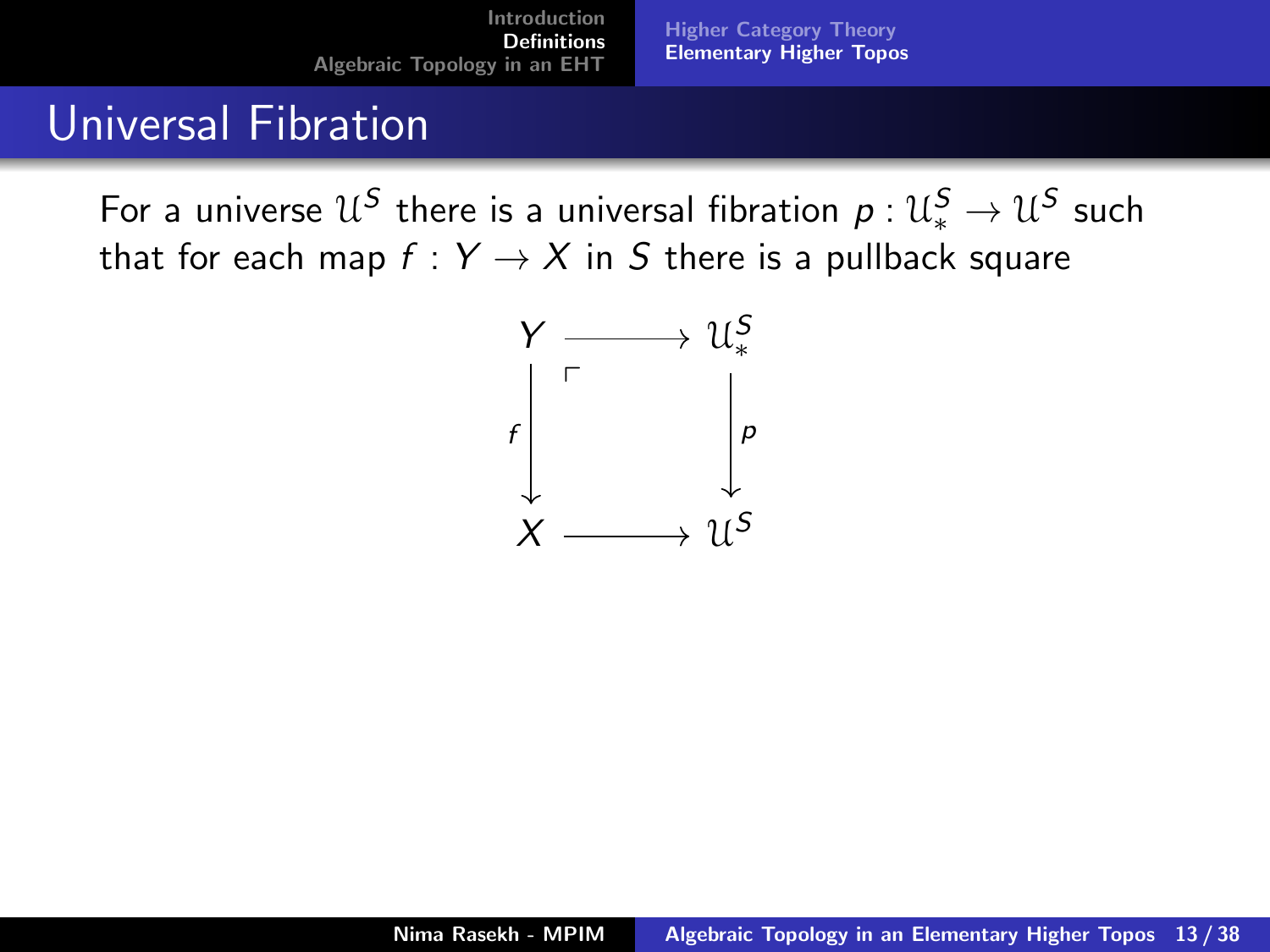[Higher Category Theory](#page-6-0) [Elementary Higher Topos](#page-9-0)

### Universal Fibration

For a universe  $\mathcal{U}^{\mathcal{S}}$  there is a universal fibration  $\rho: \mathcal{U}^{\mathcal{S}}_* \to \mathcal{U}^{\mathcal{S}}$  such that for each map  $f: Y \rightarrow X$  in S there is a pullback square



#### Example

Continuing our previous example in spaces we have

$$
\mathcal{U}^\kappa_*=(\text{Spaces}^\kappa_*)^{core}
$$

with  $\rho: (\mathcal{S} \mathsf{paces}_*^{\kappa})^{core} \to (\mathcal{S} \mathsf{paces}_*^{\kappa})^{core}$  the forgetful map.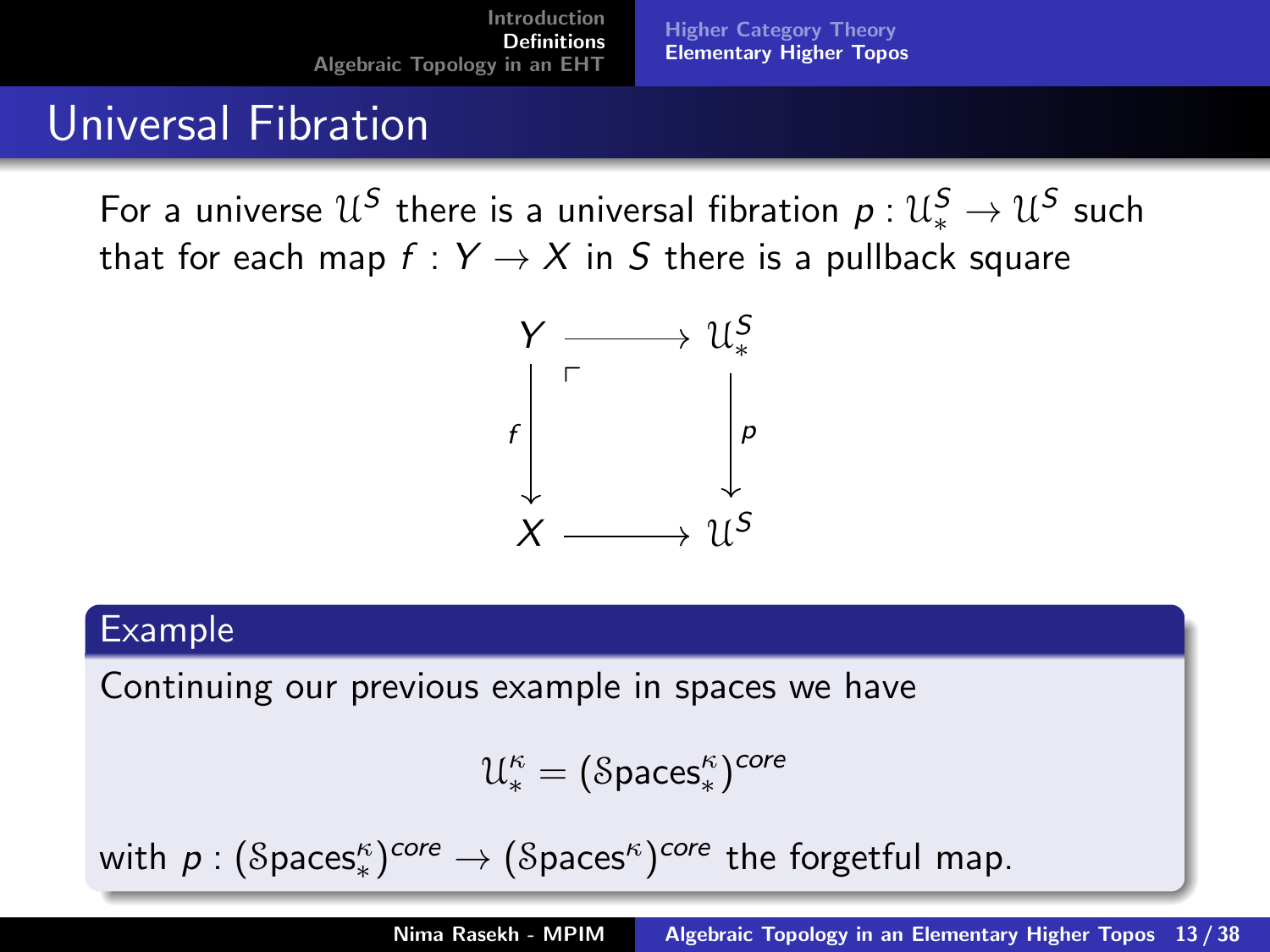## Example: Objects via Universal Fibrations

A map  $f_X: \ast \to \mathcal{S}$ paces $^\kappa$  corresponds to a choice of  $\kappa$ -small space X. We can pull back the universal fibration along  $f_X$ :

$$
X \simeq map(*, X) \longrightarrow (\mathsf{Spaces}_{*}^{\kappa})^{core}
$$
\n
$$
\downarrow \qquad \qquad \downarrow \qquad \qquad \downarrow \qquad \qquad \downarrow
$$
\n
$$
* \longrightarrow (\mathsf{Spaces}_{*}^{\kappa})^{core}
$$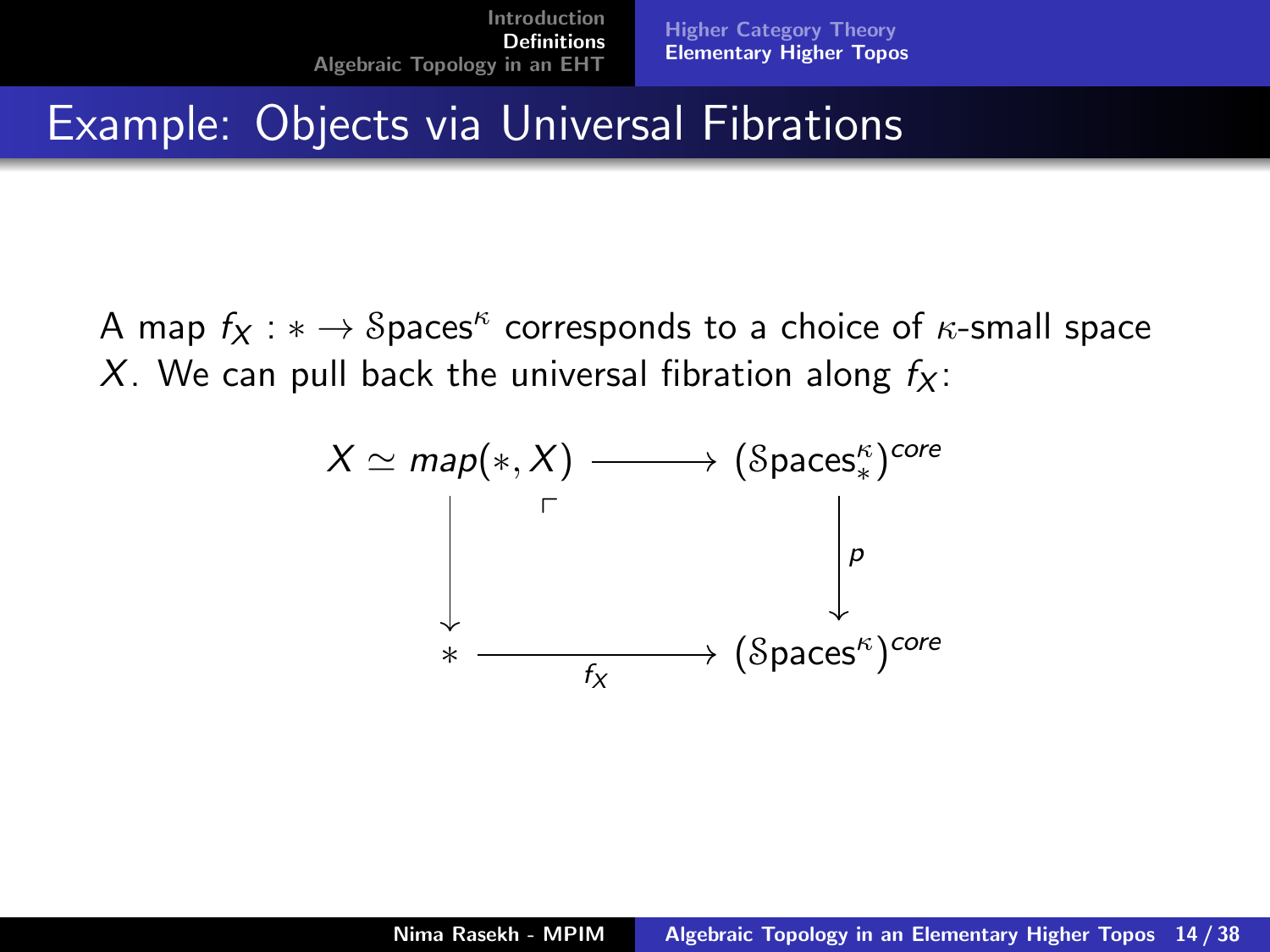[Higher Category Theory](#page-6-0) [Elementary Higher Topos](#page-9-0)

## Elementary Higher Topos

### **Definition**

We call an  $(\infty, 1)$ -category  $\mathcal E$  an elementary higher topos if it satisfies following conditions:

- **1** It has finite limits and colimits.
- **2** It has a subobject classifier.
- **3** It is locally Cartesian closed.
- $\bullet$  There exists a chain of universes  $\{\mathfrak{U}^{\mathcal{S}}\}$  such that each map is classified by a universe.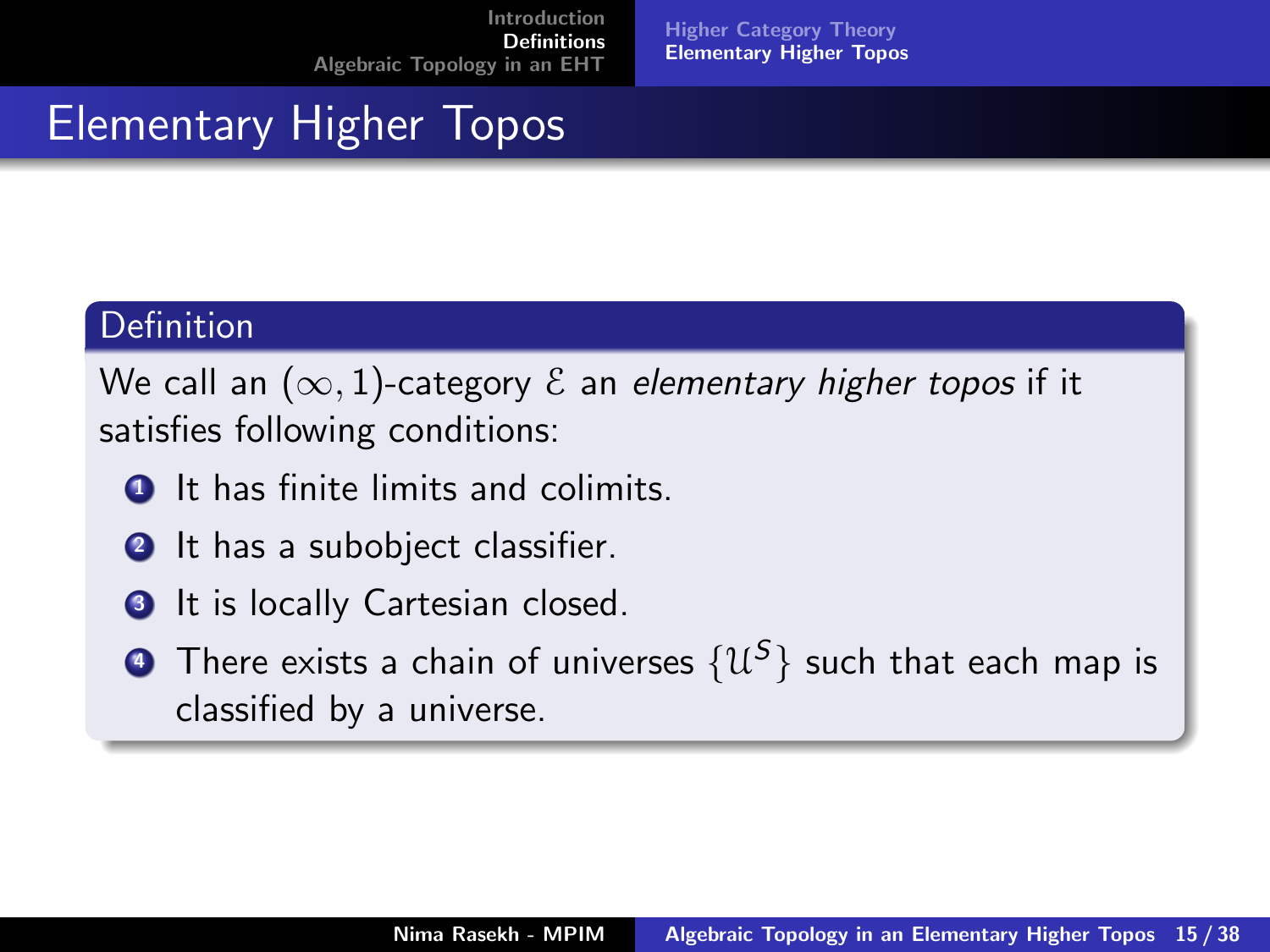# **Examples**

#### Example

As we have shown Spaces is an elementary higher topos.

### Example (Theorem 6.1.6.8, Higher Topos Theory, Lurie)

More generally every **higher topos**  $X$  is an elementary higher topos. This follows from the following two facts:

**1** For a large enough cardinal  $\kappa$  the descent condition implies that the functor:

$$
((\mathfrak{X}_{/-})^{\kappa})^{core}:\mathfrak{X}^{op}\to\mathcal{S} \mathsf{paces}
$$

takes colimits to limits.

**2** The presentability implies that any such functor is represented by an object  $\mathcal{U}^{\kappa}$ .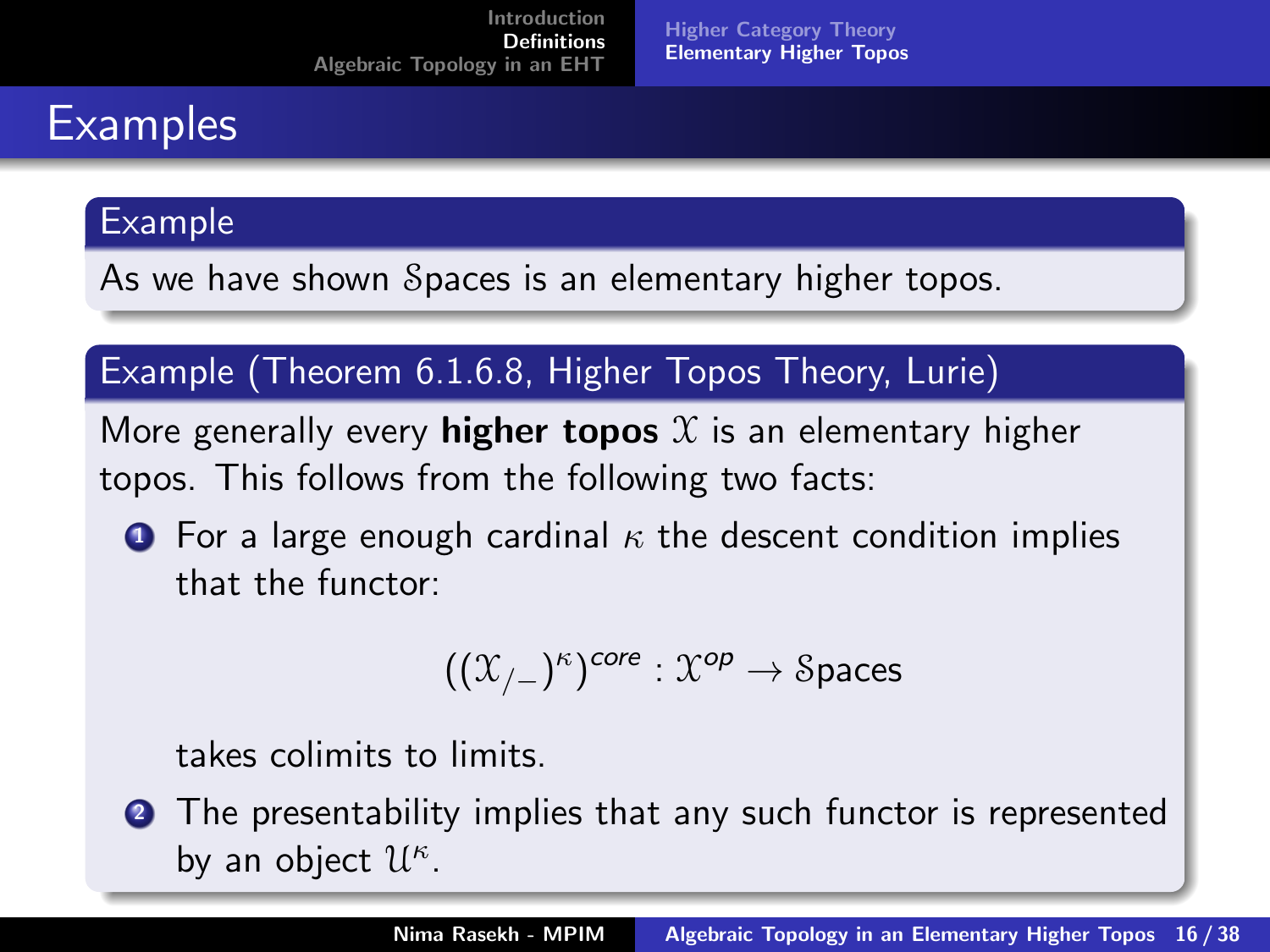[Natural Number Objects](#page-22-0) **[Truncations](#page-32-0)** [Blakers-Massey Theorem](#page-40-0)

## <span id="page-21-0"></span>Towards Algebraic Topology

For the rest of the talk we want to see what kind of algebraic topological concepts we can prove in an arbitrary elementary higher topos (EHT).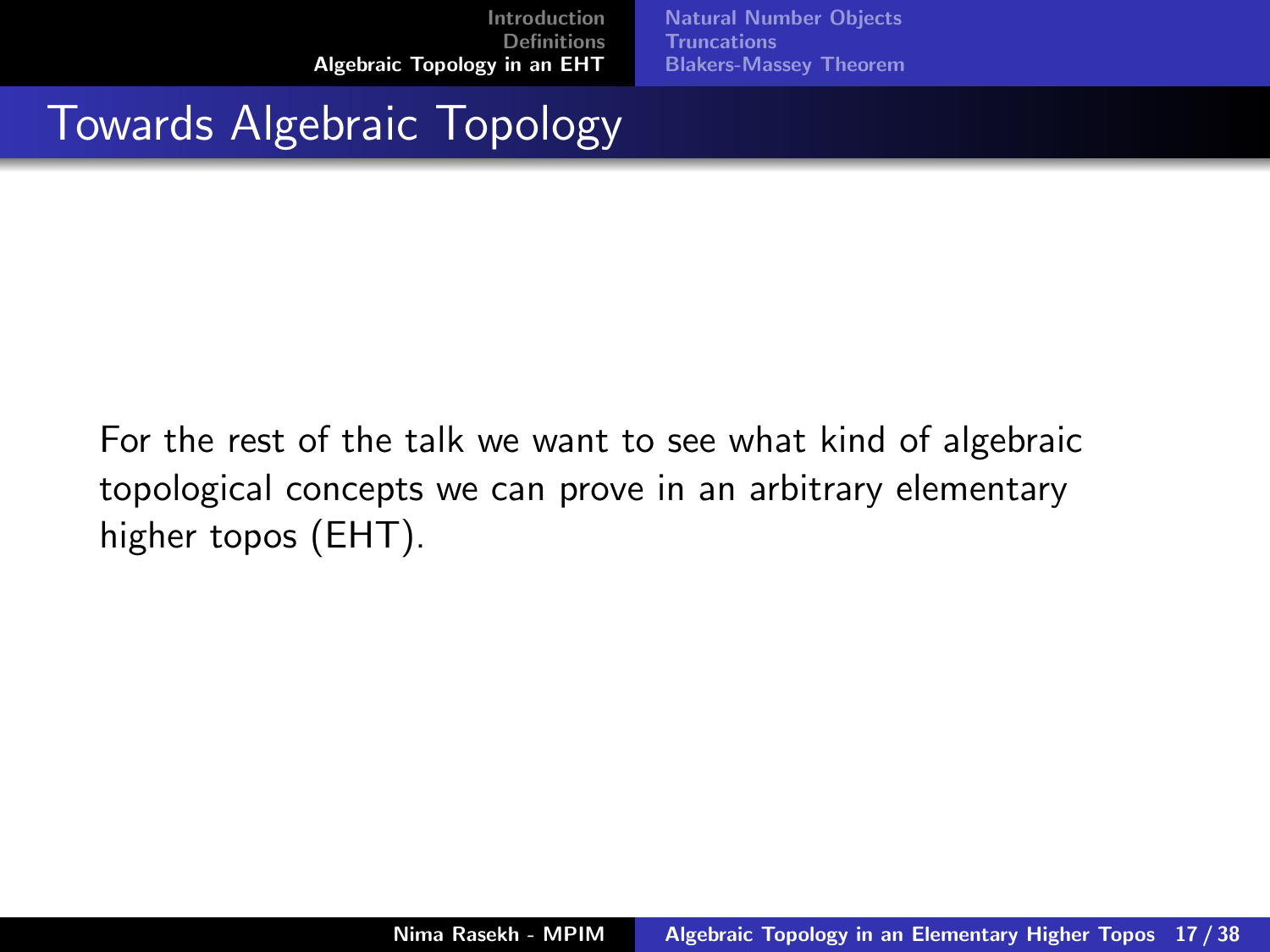## <span id="page-22-0"></span>Definition of an NNO

#### Definition

Let  $\mathcal E$  be an EHT. A natural number object is an object  $\mathbb N$  along with two maps  $o: 1 \to \mathbb{N}$  and  $s: \mathbb{N} \to \mathbb{N}$  such that for all  $(X, b, u)$ 



the space of maps  $f$  making the diagram commute is contractible.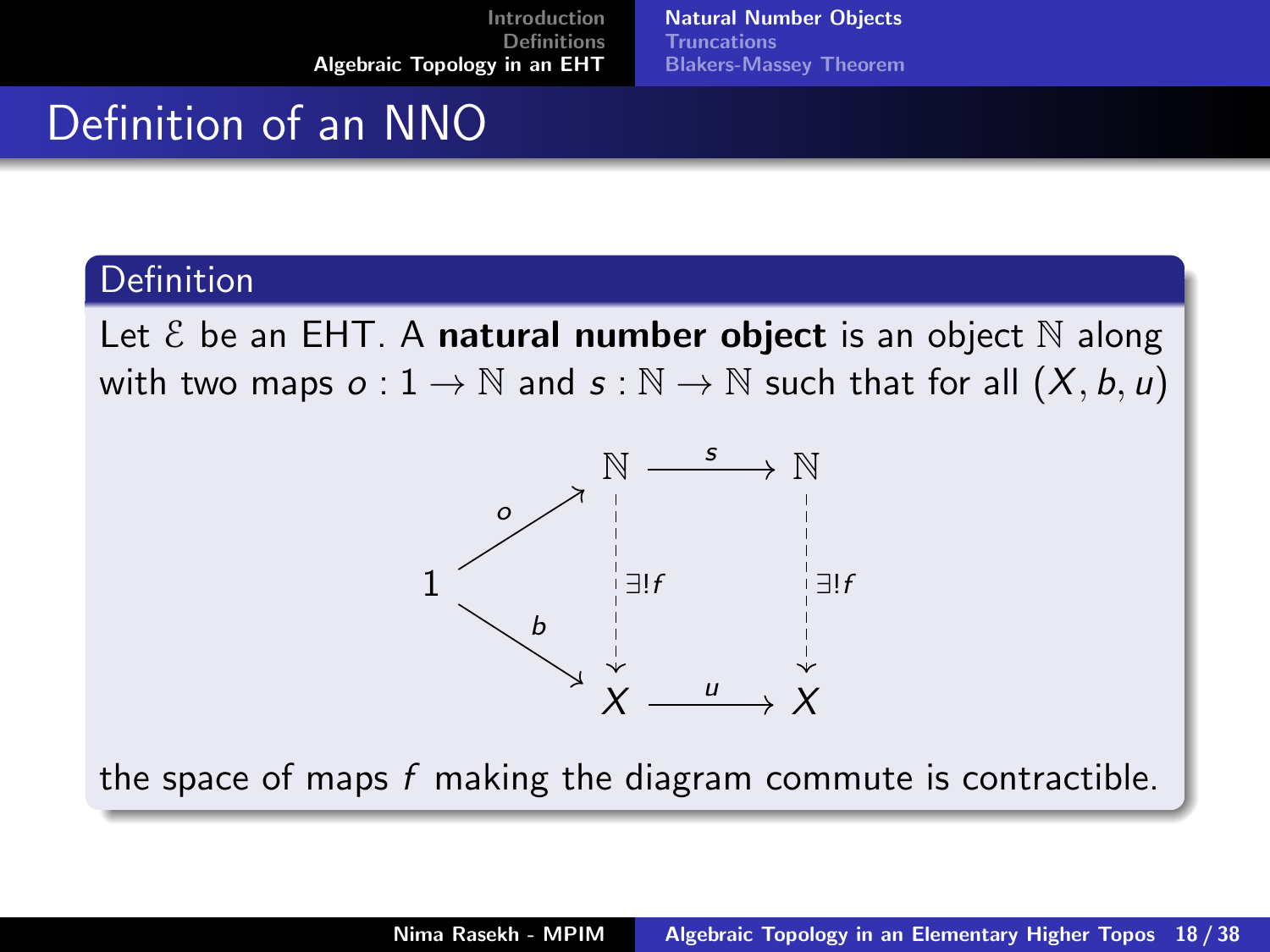[Natural Number Objects](#page-22-0) [Truncations](#page-32-0) [Blakers-Massey Theorem](#page-40-0)

## NNOs and Logical Constuctions

We can use NNOs in the classical setting to prove infinite results without assuming the existence of infinite colimits.

Theorem (Theorem D5.3.5, Sketches of an Elephant, Johnstone)

Let  $\epsilon$  be an **elementary** 1-topos with natural number object. Then we can construct free finitary algebras (monoids, groups, ...).

In an elementary topos the existence of an NNO is not a vacuous condition as there are elementary toposes without NNOs (such as finite sets).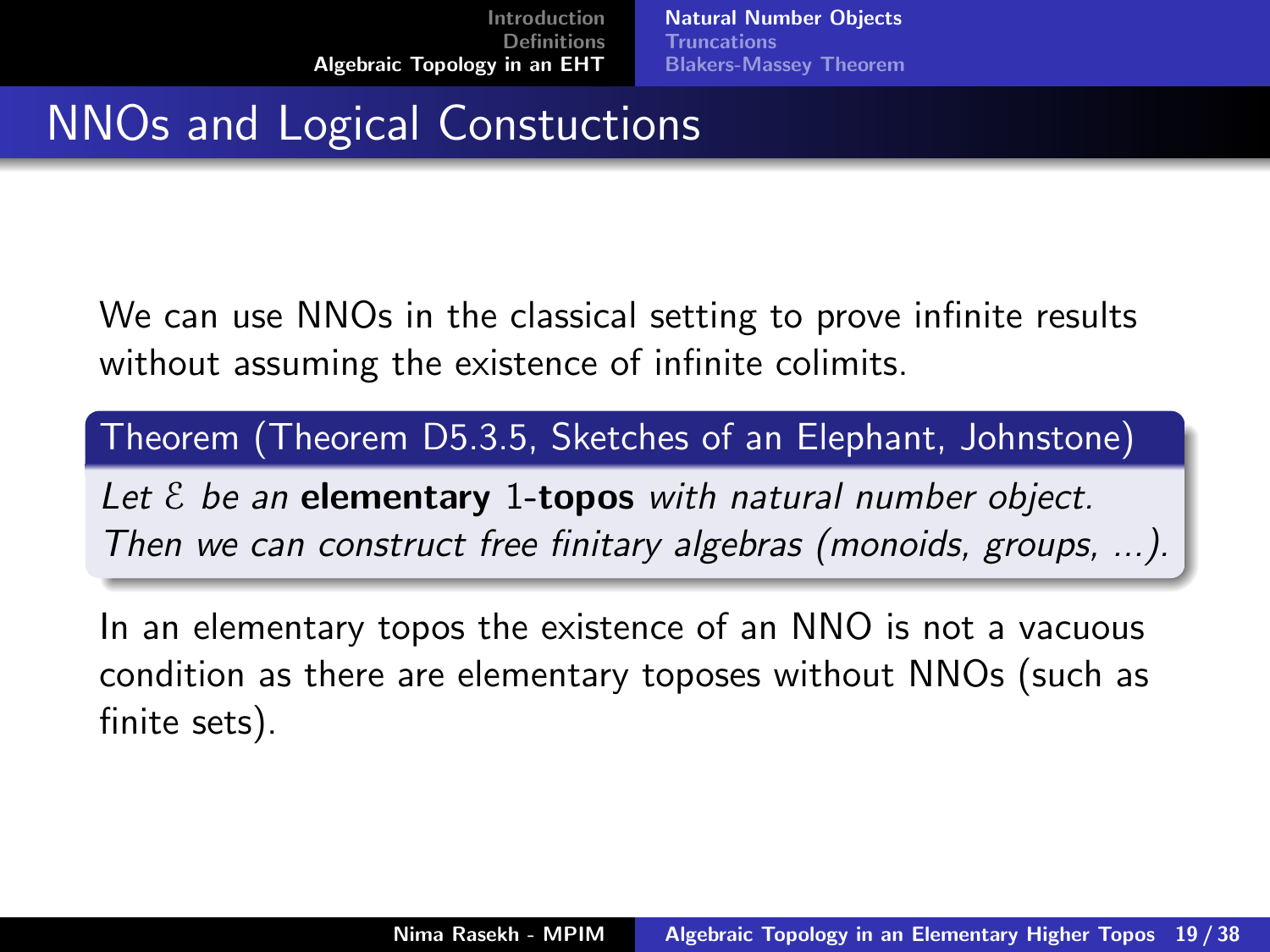[Natural Number Objects](#page-22-0) **[Truncations](#page-32-0)** [Blakers-Massey Theorem](#page-40-0)

## NNOs in an EHT

### In the higher setting things are different

### Theorem

Every EHT has a natural number object.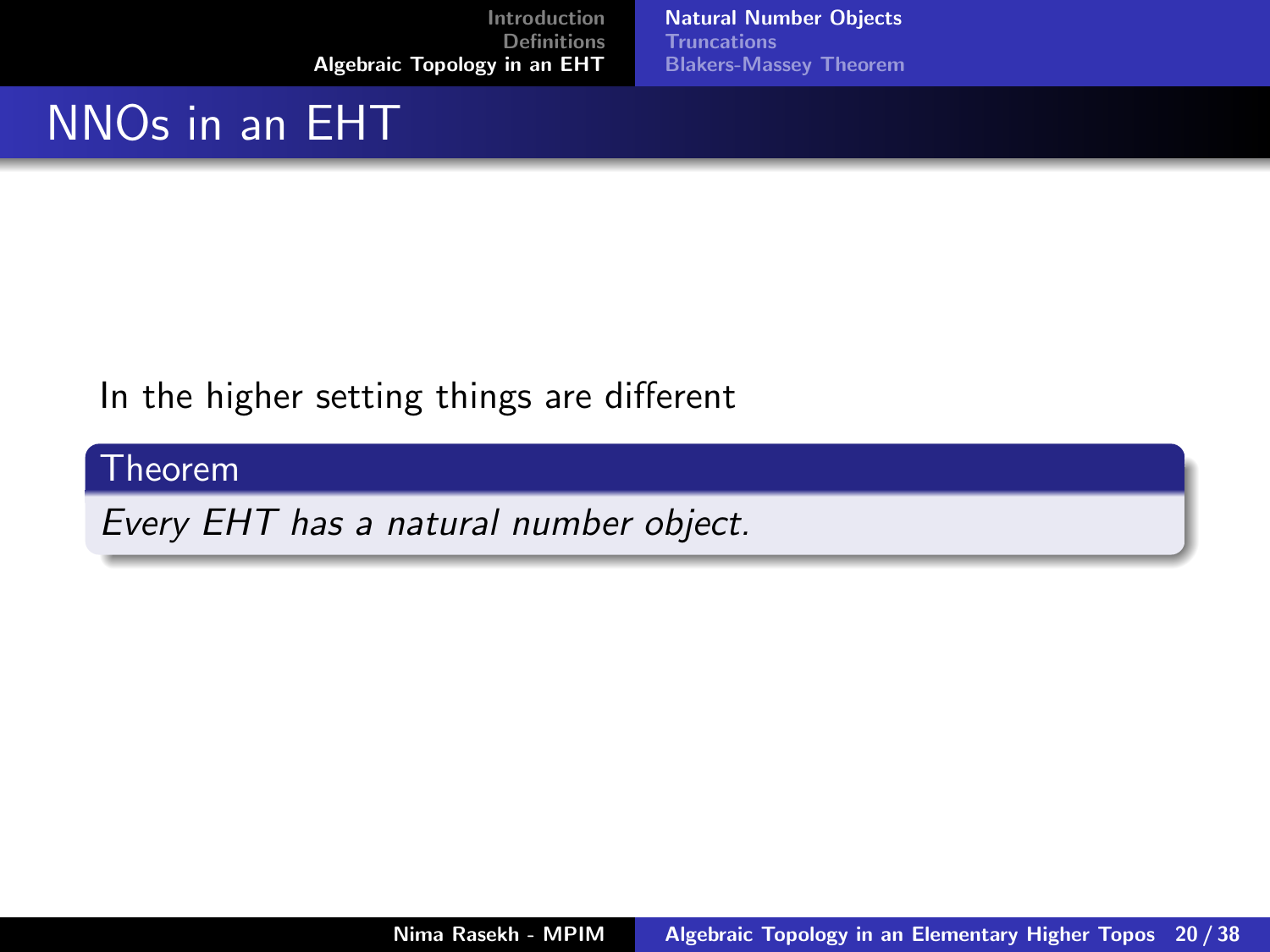[Natural Number Objects](#page-22-0) [Truncations](#page-32-0) [Blakers-Massey Theorem](#page-40-0)

# NNOs in an EHT

### In the higher setting things are different

#### Theorem

Every EHT has a natural number object.

The idea is to build an infinite object out of a finite one.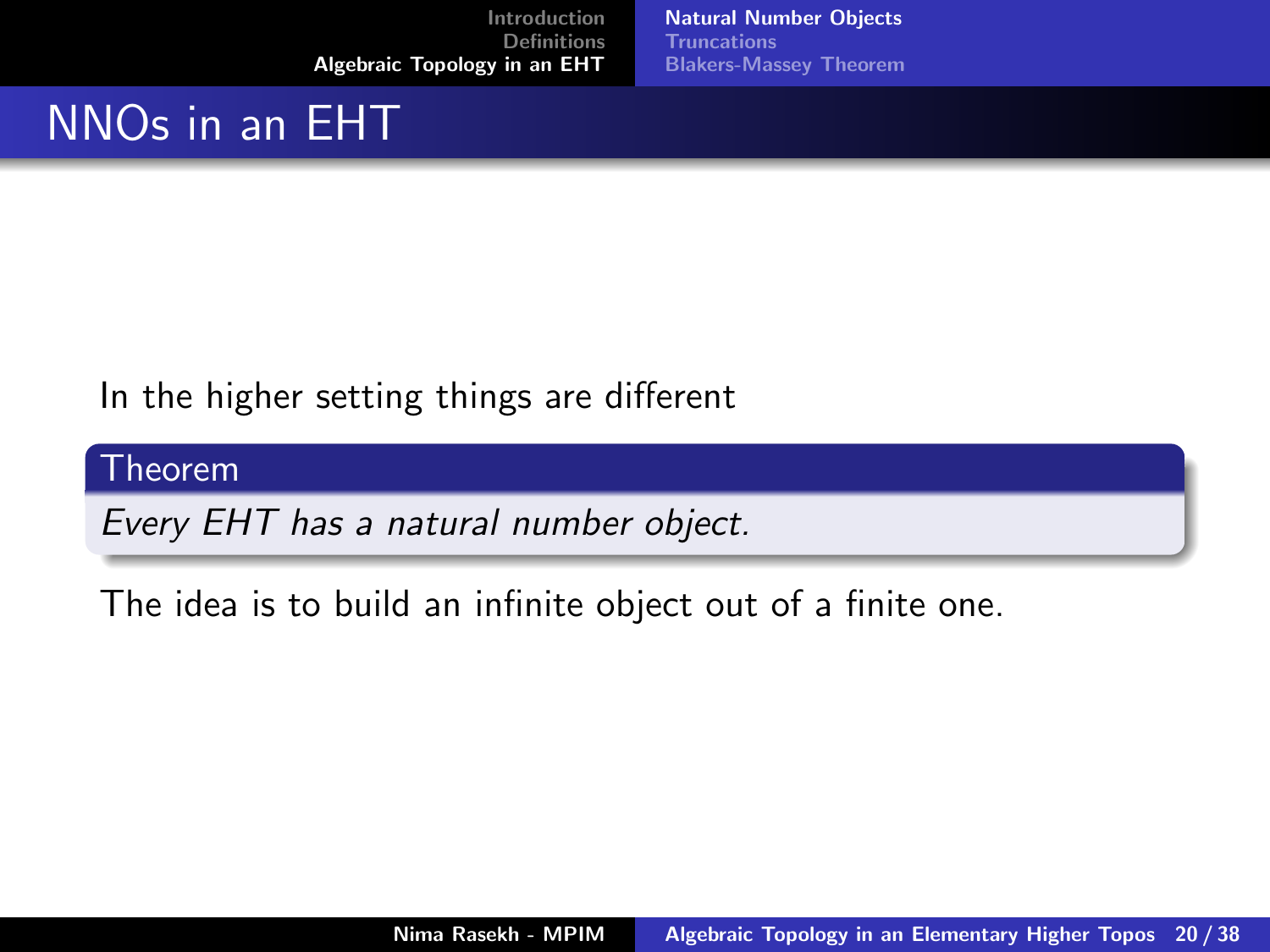[Natural Number Objects](#page-22-0) [Truncations](#page-32-0) [Blakers-Massey Theorem](#page-40-0)

## Idea of Proof I

We use the fact from algebraic topology that  $\pi_1(S^1) = \mathbb{Z}$ .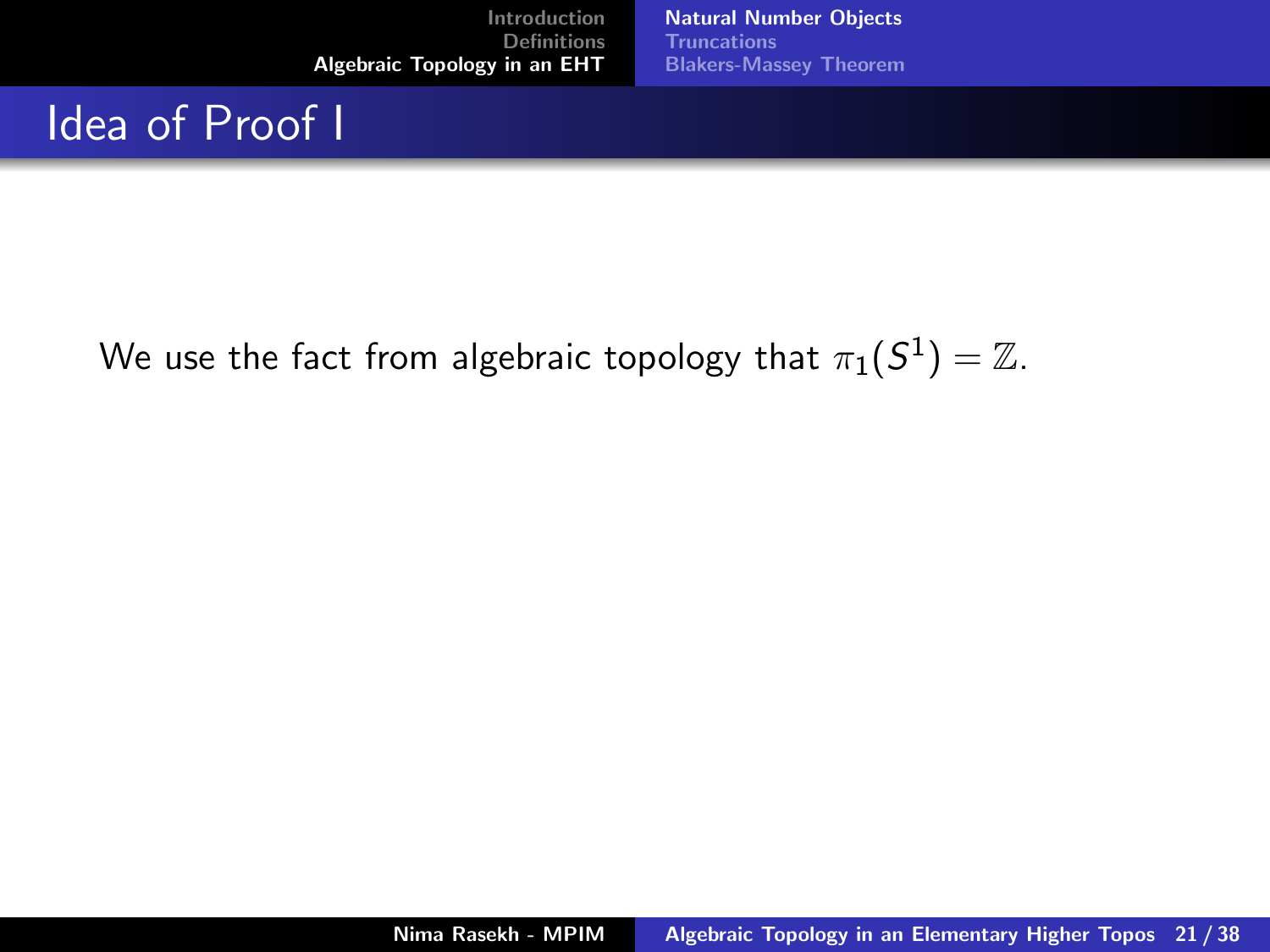# Idea of Proof I

We use the fact from algebraic topology that  $\pi_1(S^1) = \mathbb{Z}$ . We can take a coequalizer (in the EHT)

$$
1\xrightarrow[\mathit{id}]{\mathit{id}}1\xrightarrow{\hspace{1.5cm}}S^1
$$

The object  $S^1$  behaves similar to the circle in spaces. In particular we can take it's loop object.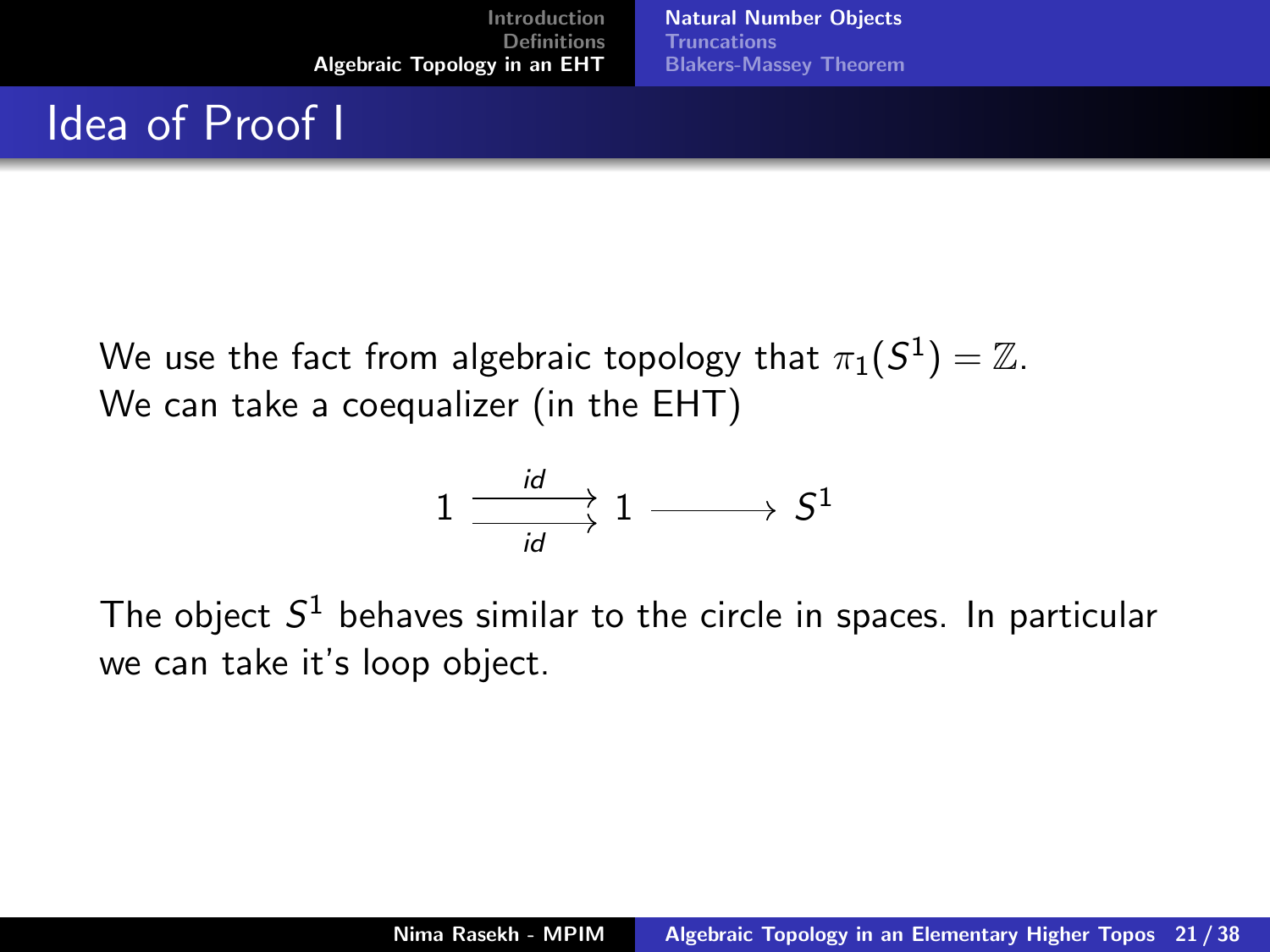[Natural Number Objects](#page-22-0) **[Truncations](#page-32-0)** [Blakers-Massey Theorem](#page-40-0)

# Idea of Proof II



 $\Omega S^1$  behaves similar to the classical loop space of the circle: It comes with an automorphism  $s:\Omega S^1\to \Omega S^1$  and a map  $o:1\to \Omega S^1.$ 

The smallest subobject of  $\Omega S^1$  closed under s and  $o$  is immediately an NNO in the classical setting (the elementary topos of 0-truncated objects). Finally, we use an argument by Shulman to prove it is an NNO in the higher setting.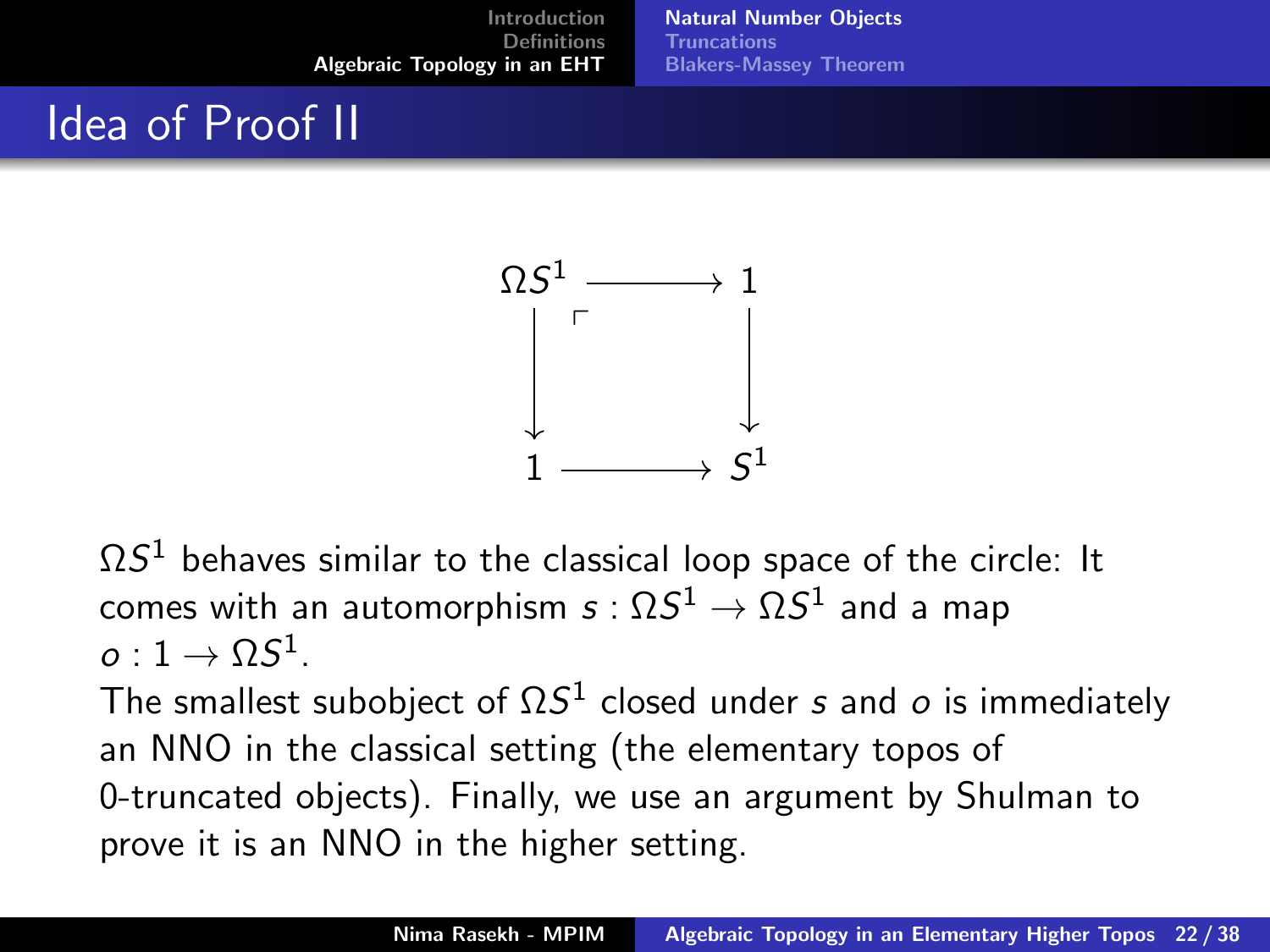## The Three Aspects of an Elementary Higher Topos

It is interesting to observe how all three aspects of a topos are used in this proof:

- $\bullet$  First we use our knowledge of  ${\rm spaces}$  to build the object  $\Omega S^1.$
- **2** Then we use our knowledge of **elementary toposes** to show we have an NNO in the underlying elementary topos.
- **3** Finally, we use **homotopy type theory** to prove it is an NNO in the actual elementary higher topos.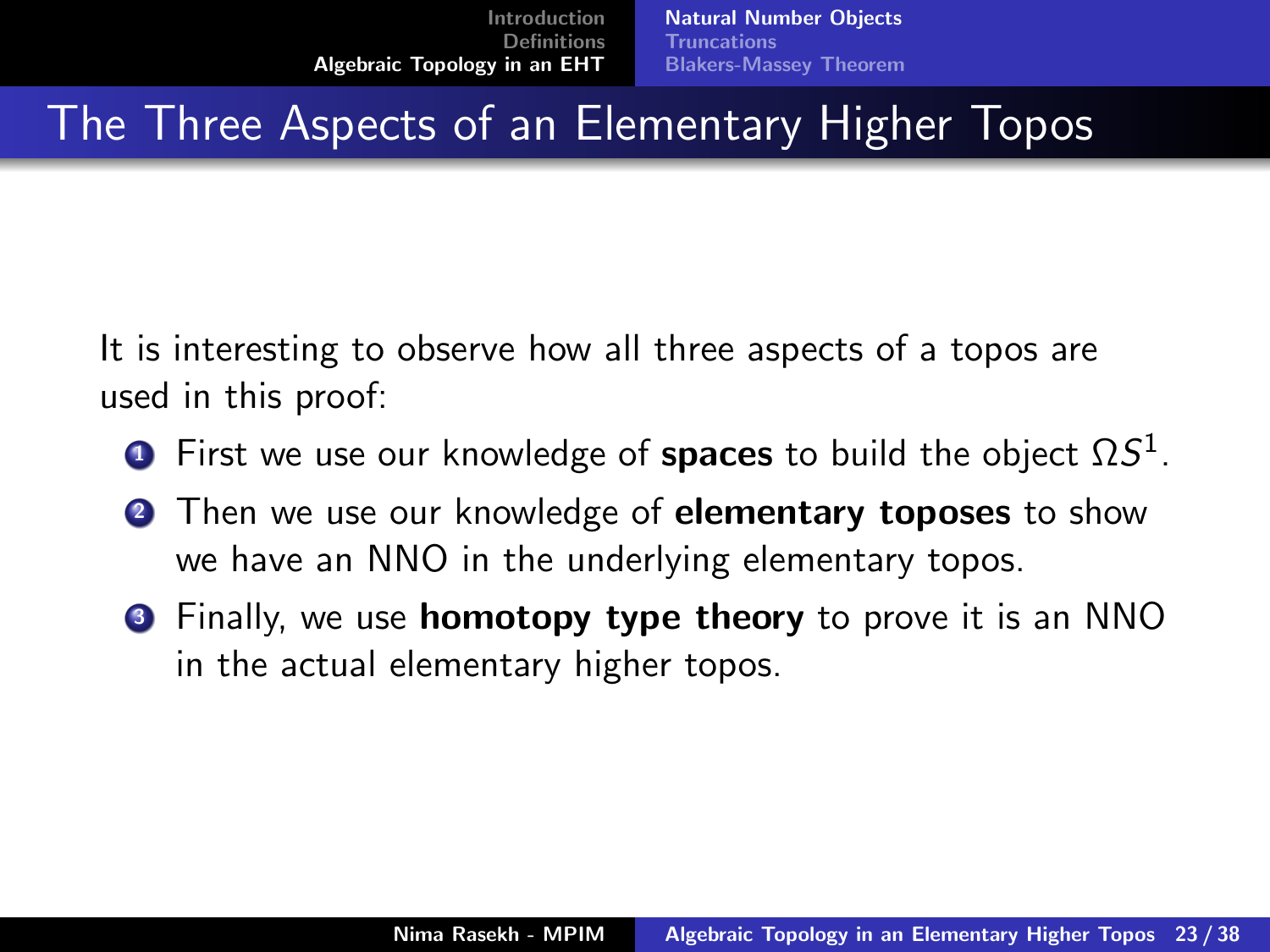# Sequential Diagrams

Using natural number objects, we can define sequential colimits in a topos. This is based on work of Rijke in homotopy type theory.

### **Definition**

A sequence of objects is a map  ${A_n}_{n\cdot N}:N\to U$ . This is equivalent to a map  $\rho: \sum_{n: \mathbb{N}} A_n \to \mathbb{N}$ .

### **Definition**

A sequential diagram

$$
A_0 \xrightarrow{f_0} A_1 \xrightarrow{f_1} A_2 \xrightarrow{f_2} \dots
$$

is a choice of map  $\{f_n\}_{n:\mathbb{N}}: \sum_{n:\mathbb{N}} A_n \rightarrow \sum_{n:\mathbb{N}} A_{n+1}$  over  $\mathbb{N}.$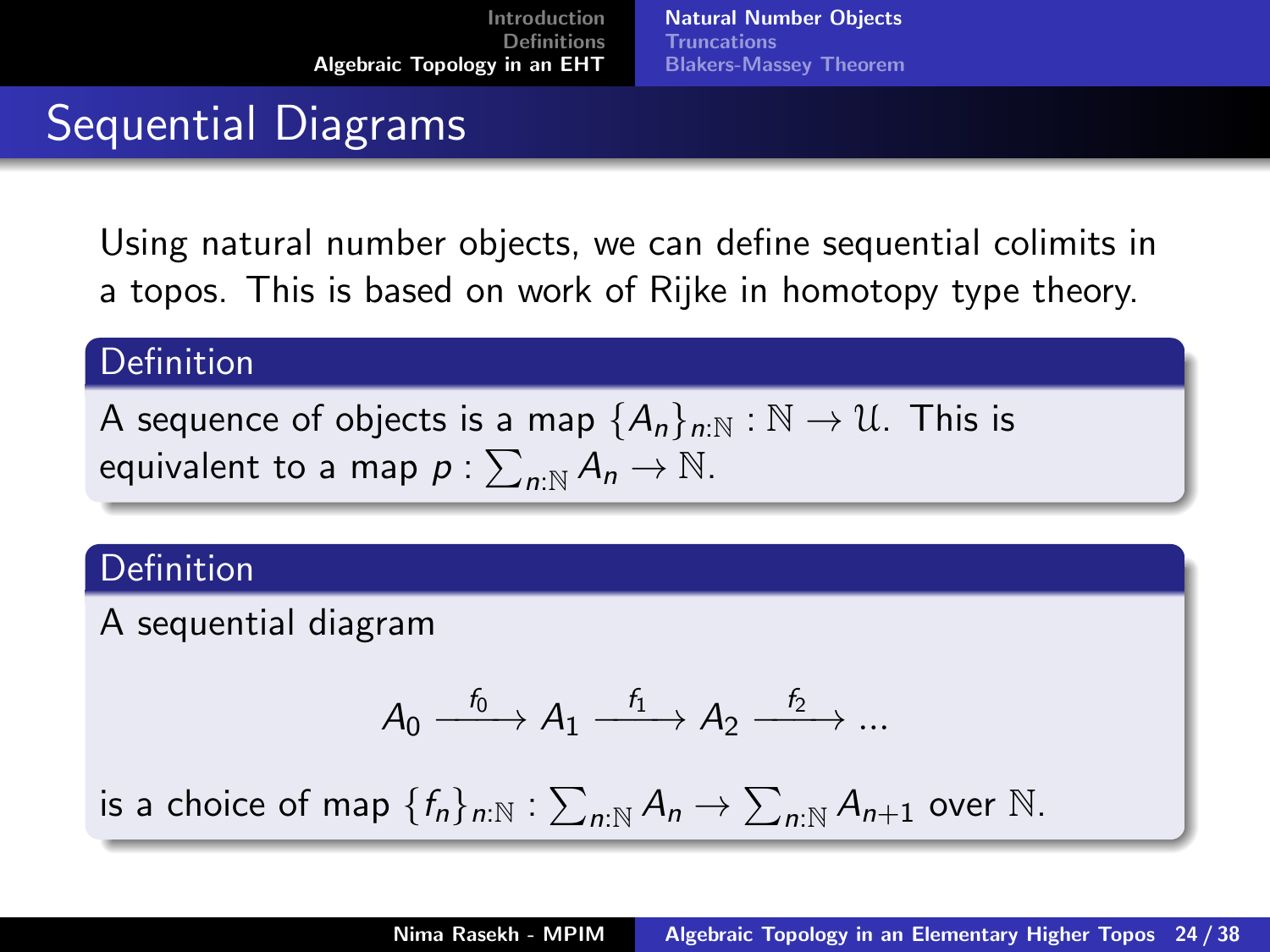[Natural Number Objects](#page-22-0) [Truncations](#page-32-0) [Blakers-Massey Theorem](#page-40-0)

## Sequential Colimits

#### Definition

For a sequential diagram  $\{(A_n, f_n)\}_{n\in\mathbb{N}}$  we define the sequential colimit  $A_{\infty}$  as the coequalizer

$$
\sum_{n:\mathbb{N}}A_n \xrightarrow{\{f_n\}_{n:\mathbb{N}}}\sum_{n:\mathbb{N}}A_n \longrightarrow A_{\infty}
$$

We will use sequential colimits to construct truncations.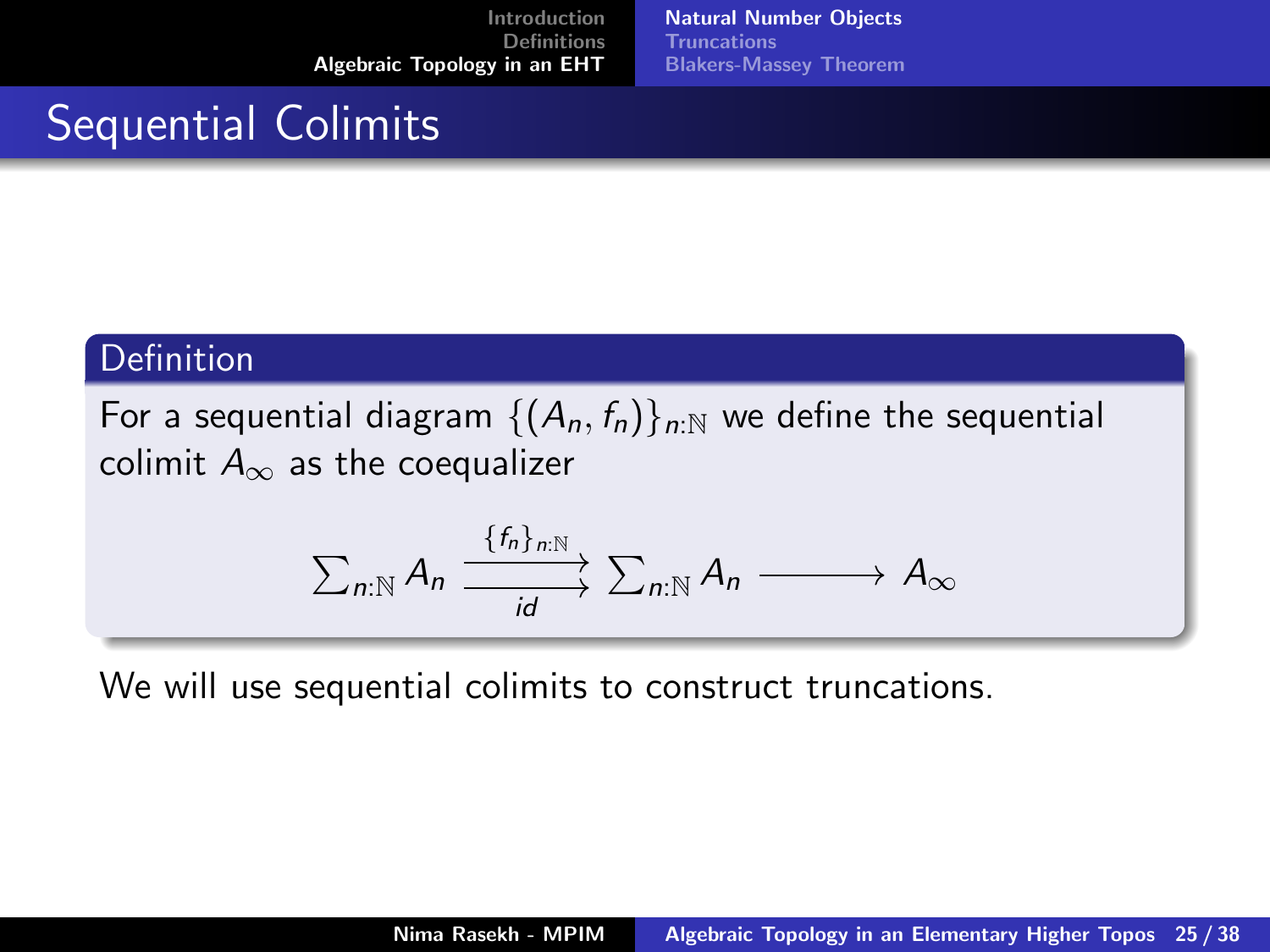[Natural Number Objects](#page-22-0) [Truncations](#page-32-0) [Blakers-Massey Theorem](#page-40-0)

## <span id="page-32-0"></span>Truncated Objects

### **Definition**

A space X is *n*-truncated if  $\pi_k(X) = *$  for all  $k > n$ .

### **Definition**

An object X in a  $(\infty, 1)$ -category is *n*-truncated if  $map(Y, X)$  is an *n*-truncated space for all Y.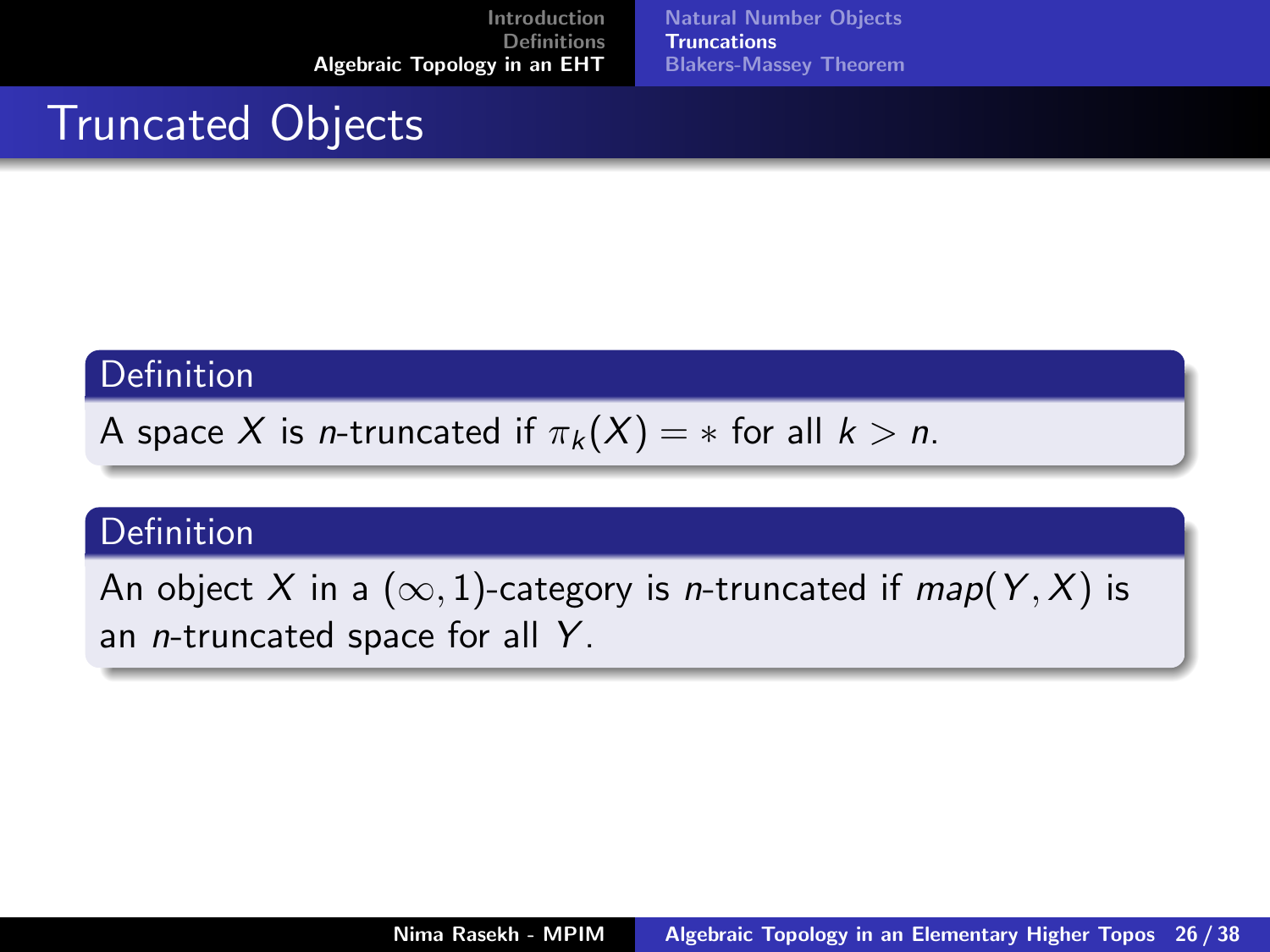## **Truncations**

One amazing feature of spaces is the existence of truncations. We can take any space X and universally construct a truncated object  $\tau_n X$ .

#### Theorem

There exists an adjunction

$$
\text{Spaces} \xrightarrow[\text{I}]{\tau_n} \tau_n \text{Spaces}
$$

where i is the inclusion.

The original proof is via the *small object argument*, which does not generalize.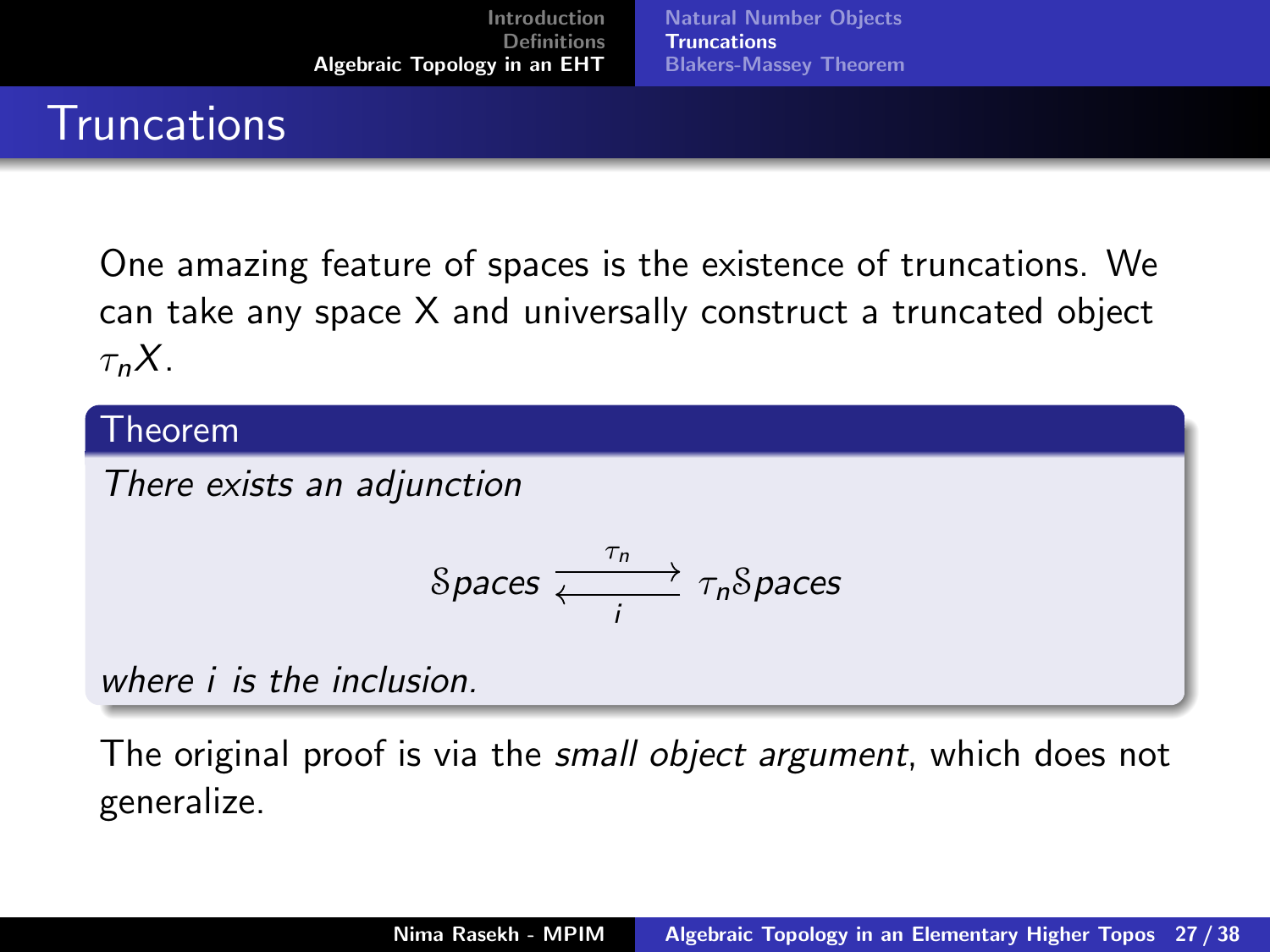## **Truncations in an Elementary Higher Topos**

However, there is an alternative approach with the same result:

#### Theorem

Let  $\epsilon$  be an EHT. Then there exists an adjunction

$$
\mathcal{E} \xrightarrow[i]{\tau_n} \tau_n \mathcal{E}
$$

where i is the inclusion.

The idea for the proof comes from work of Egbert Rijke in the context of homotopy type theory.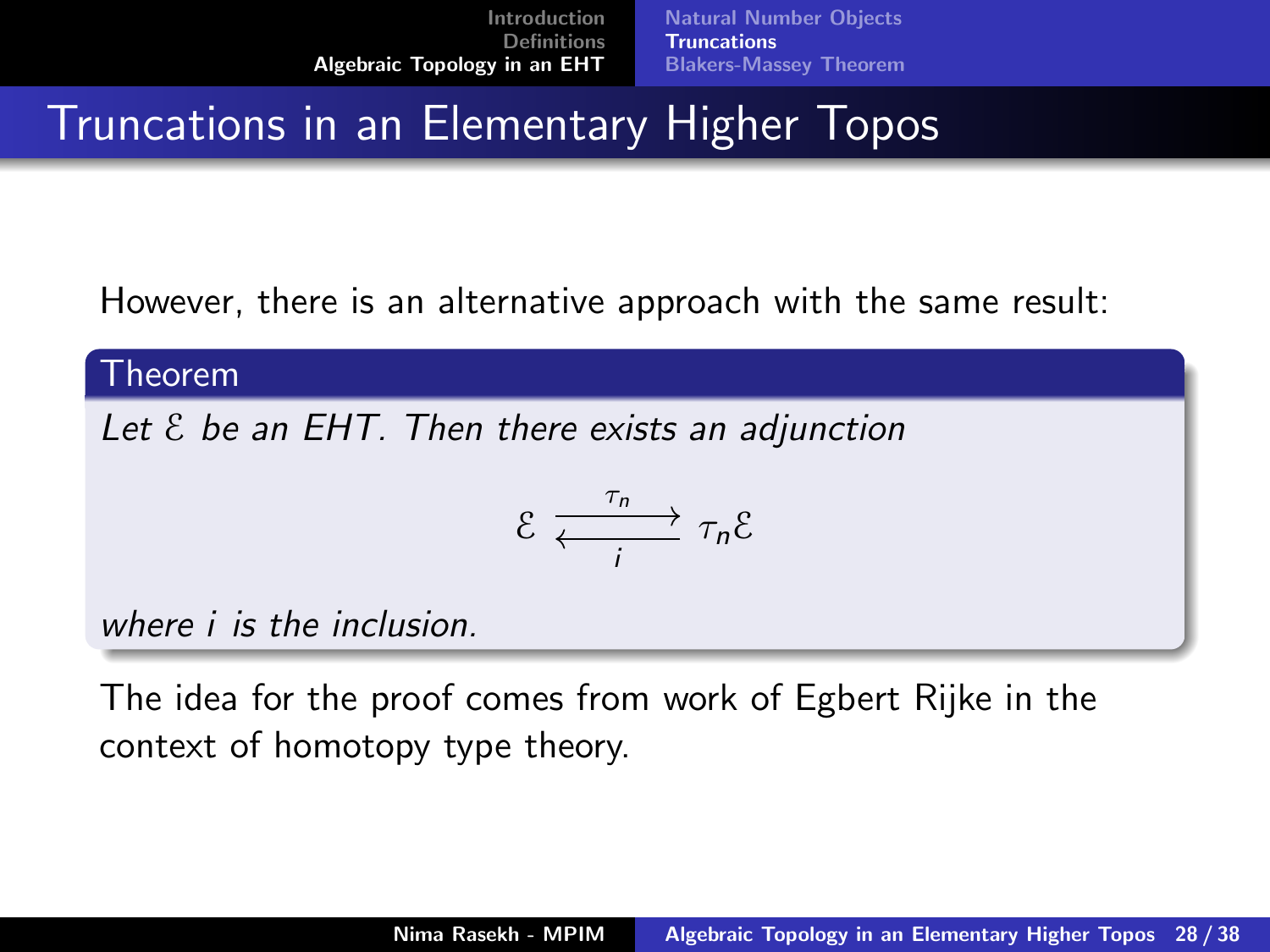# (−1)-Truncations

There are two steps

### Proposition

For any object A, the sequential colimit of the diagram

$$
A \xrightarrow{\text{inl}} A*A \xrightarrow{\text{inl}} (A*A)*A \xrightarrow{\text{inl}} ...
$$

is the 
$$
(-1)
$$
-truncation. Here  $A * B = A \coprod_{A \times B} B$ .

#### Remark

This result is the  $(\infty, 1)$ -categorical analogue of Theorem 3.3 of The Join Construction by Rijke. But, the proof uses a different approach. It is not completely clear how to translate the proofs from higher category theory to homotopy type theory (and vice versa).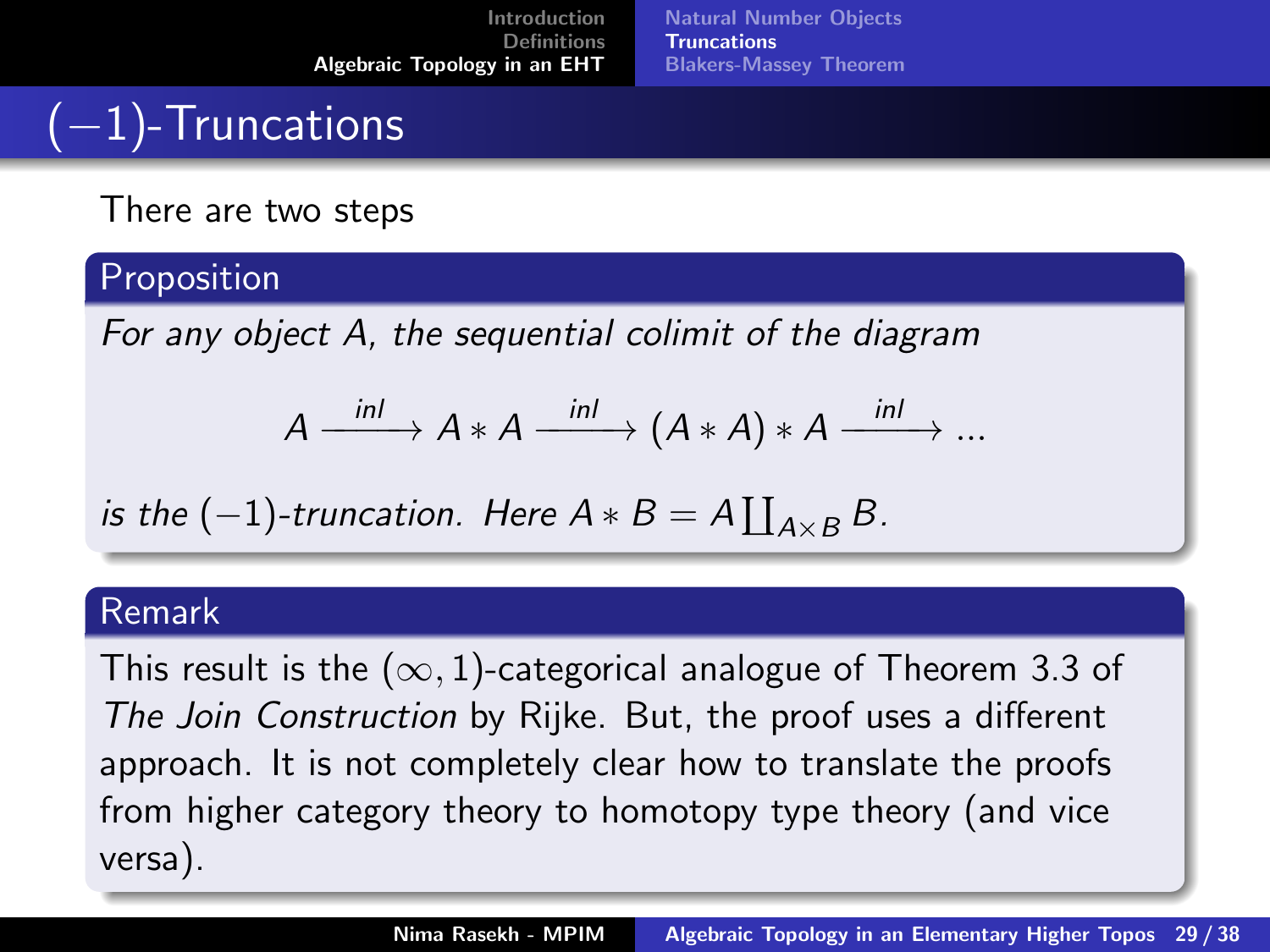## n-Truncations in Spaces

We can generalize the previous result to hold for any *n* via induction. Here is the idea: In order to  $(n + 1)$ -truncate a space X, it suffices to *n*-truncate all the loop spaces  $\Omega$ <sub>x</sub>X for each basepoint  $x$  in  $X$ .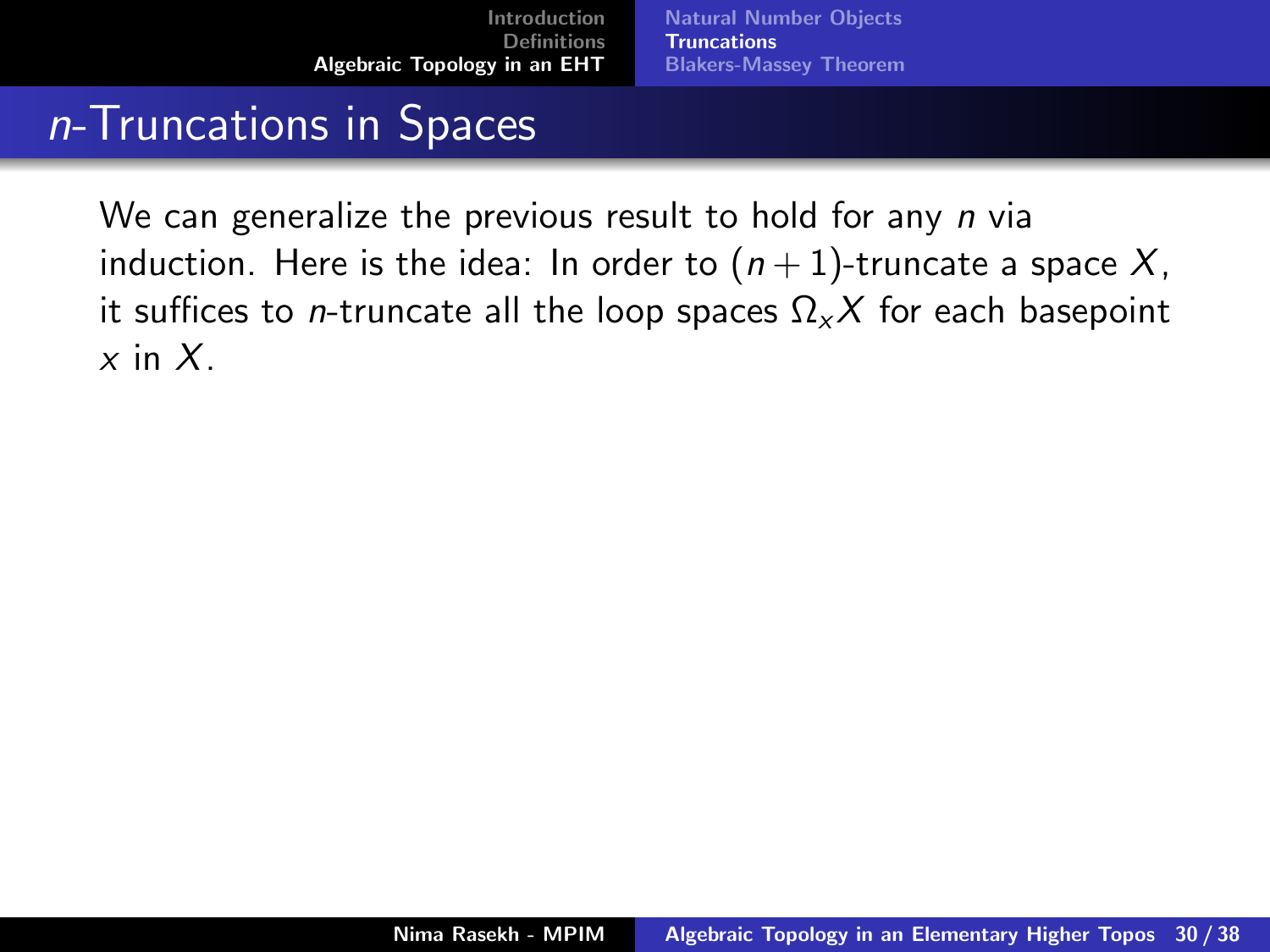## n-Truncations in Spaces

We can generalize the previous result to hold for any *n* via induction. Here is the idea: In order to  $(n + 1)$ -truncate a space X, it suffices to *n*-truncate all the loop spaces  $\Omega$ <sub>x</sub>X for each basepoint  $x$  in  $X$ .

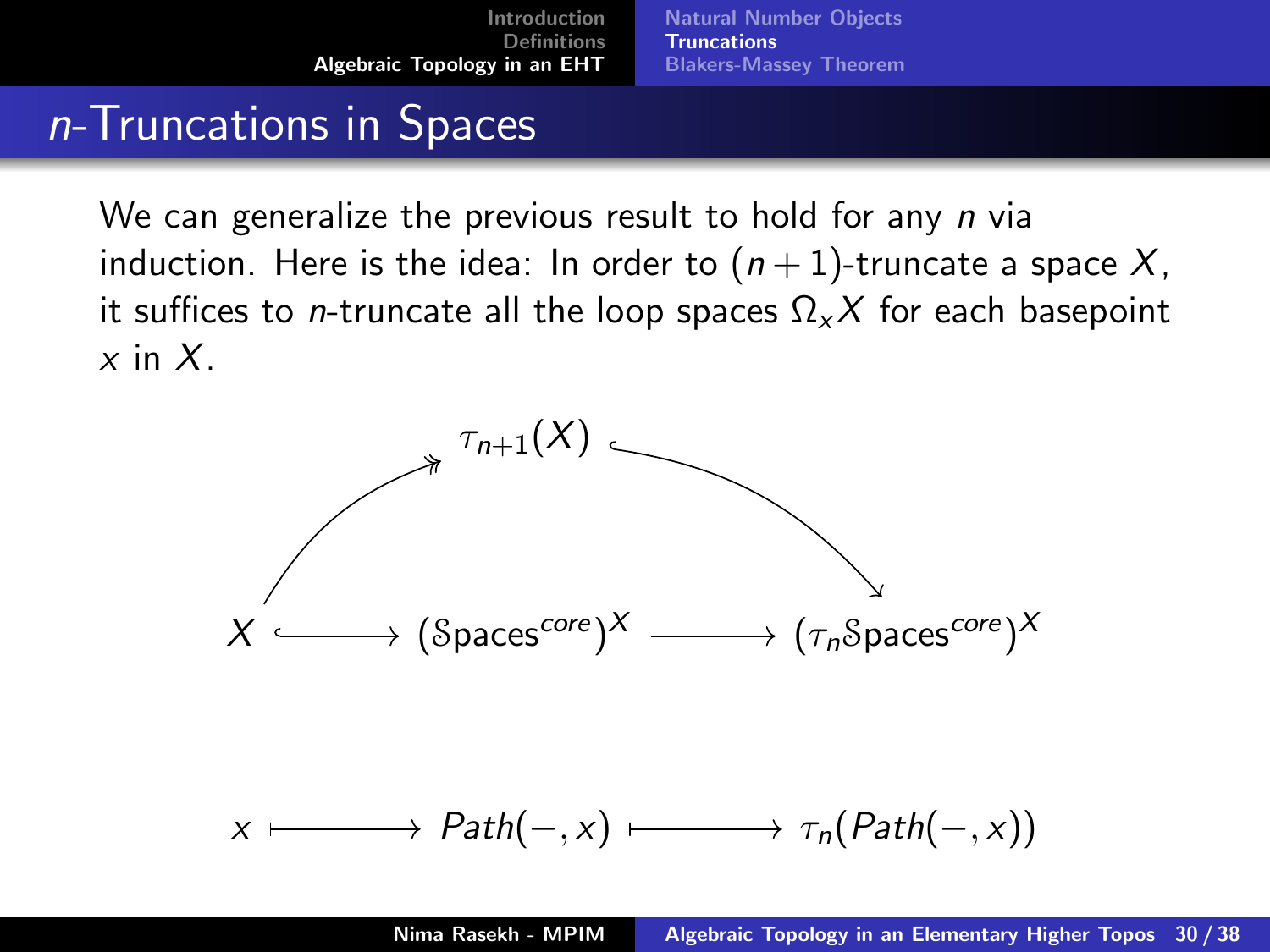## n-Truncations in an Elementary Higher Topos

This argument directly generalizes to an elementary higher topos.



where  $X \to \mathfrak{U}^X$  is the map classifying  $\Delta_X : X \to X \times X.$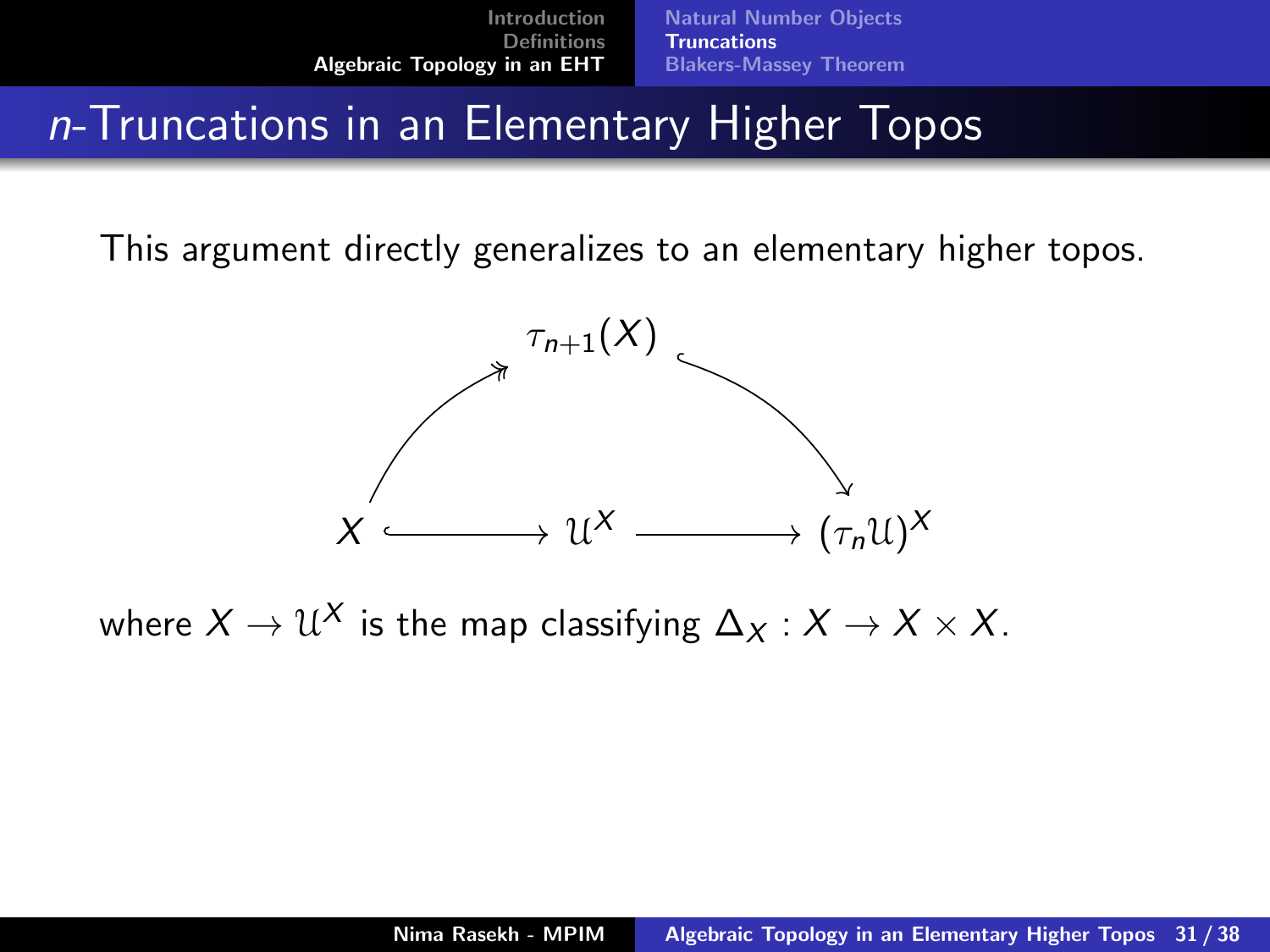## n-Truncations in an Elementary Higher Topos

This argument directly generalizes to an elementary higher topos.



where  $X \to \mathfrak{U}^X$  is the map classifying  $\Delta_X : X \to X \times X.$ 

#### Remark

Again, the proof has some similarities with the proof in homotopy type theory, but also some differences.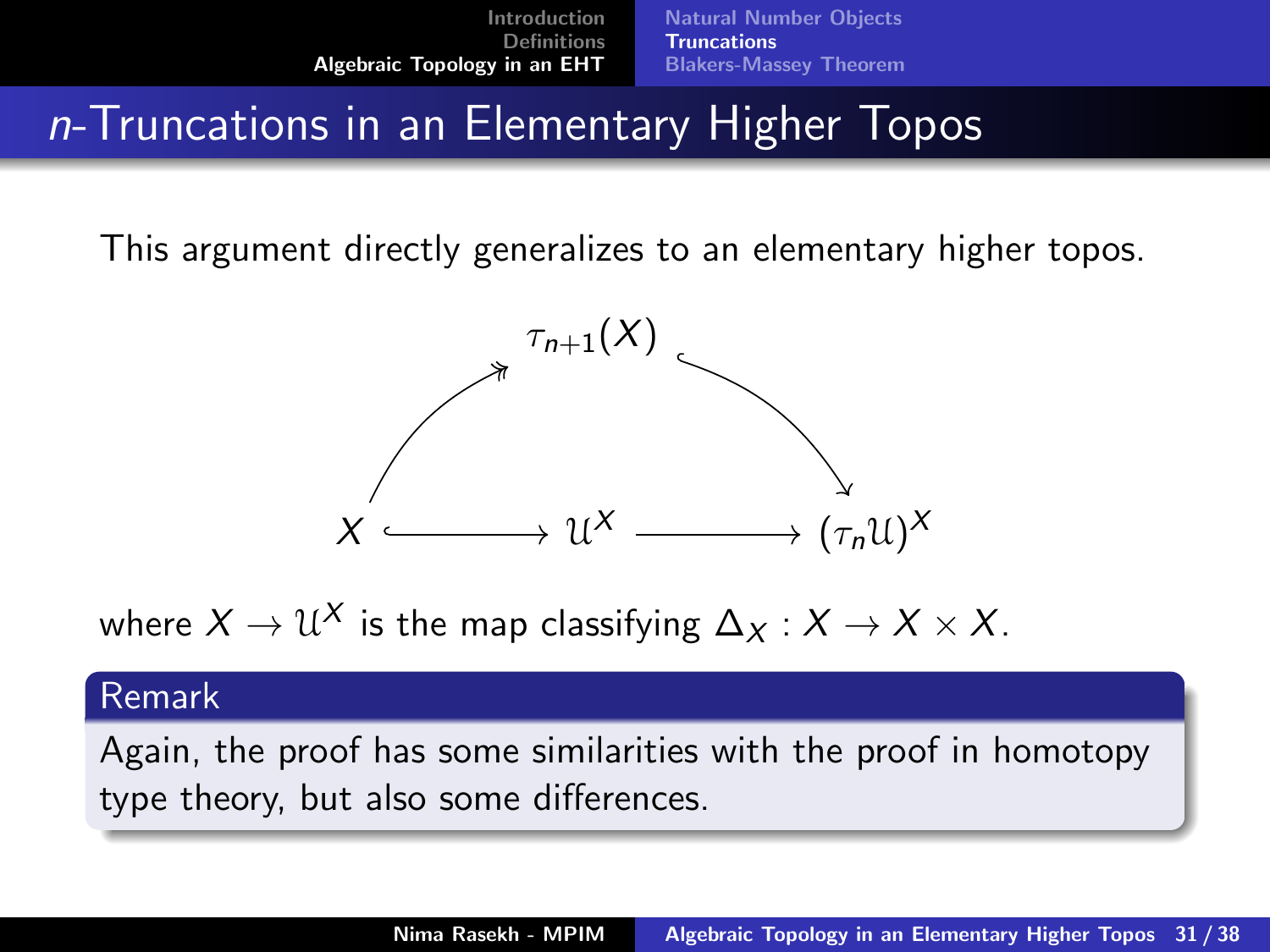# <span id="page-40-0"></span>The classical Blakers-Massey Theorem

One fascinating result in algebraic topology is the Blakers-Massey theorem.

#### Theorem



Let the above be a pushout diagram in Spaces, such that f is m-connected and g is n-connected. Then the map  $(f, g) : Z \to X \times_W Y$  is  $(m + n)$ -connected.

We want to show that this result holds in an elementary higher topos as well.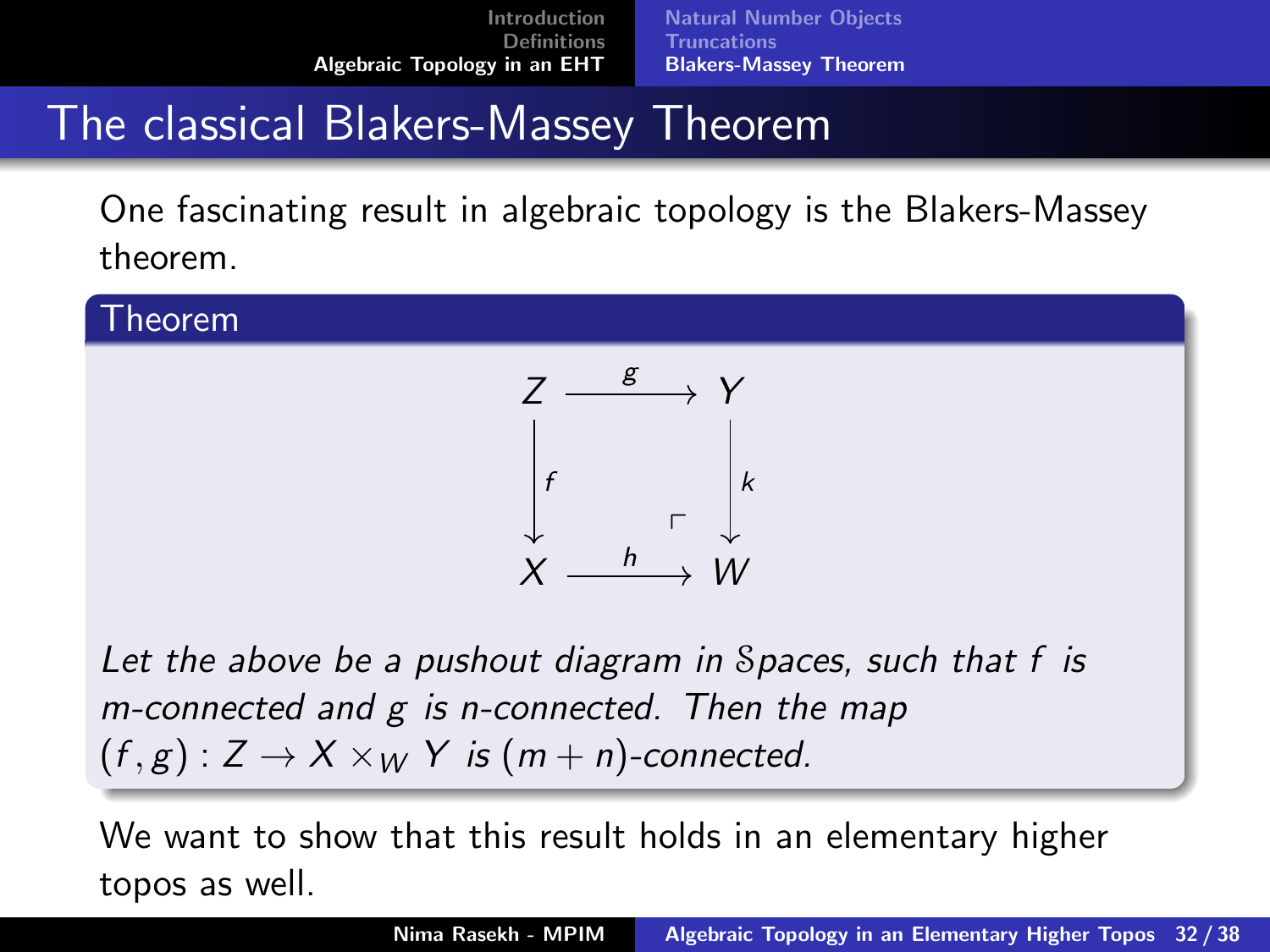[Natural Number Objects](#page-22-0) [Truncations](#page-32-0) [Blakers-Massey Theorem](#page-40-0)

## Functorial Factorization

### **Definition**

A functorial factorization is a choice of functors on the arrow categories  $\mathcal{L} : \mathcal{E} \to \mathcal{E} \to \mathcal{E}$  and  $\mathcal{R} : \mathcal{E} \to \mathcal{E} \to \mathcal{E}$  such that  $f \simeq \mathcal{R}(f) \circ \mathcal{L}(f)$ .

We call maps in the image of  $\mathcal L$  the **left class** and in the image of  $R$  the right class.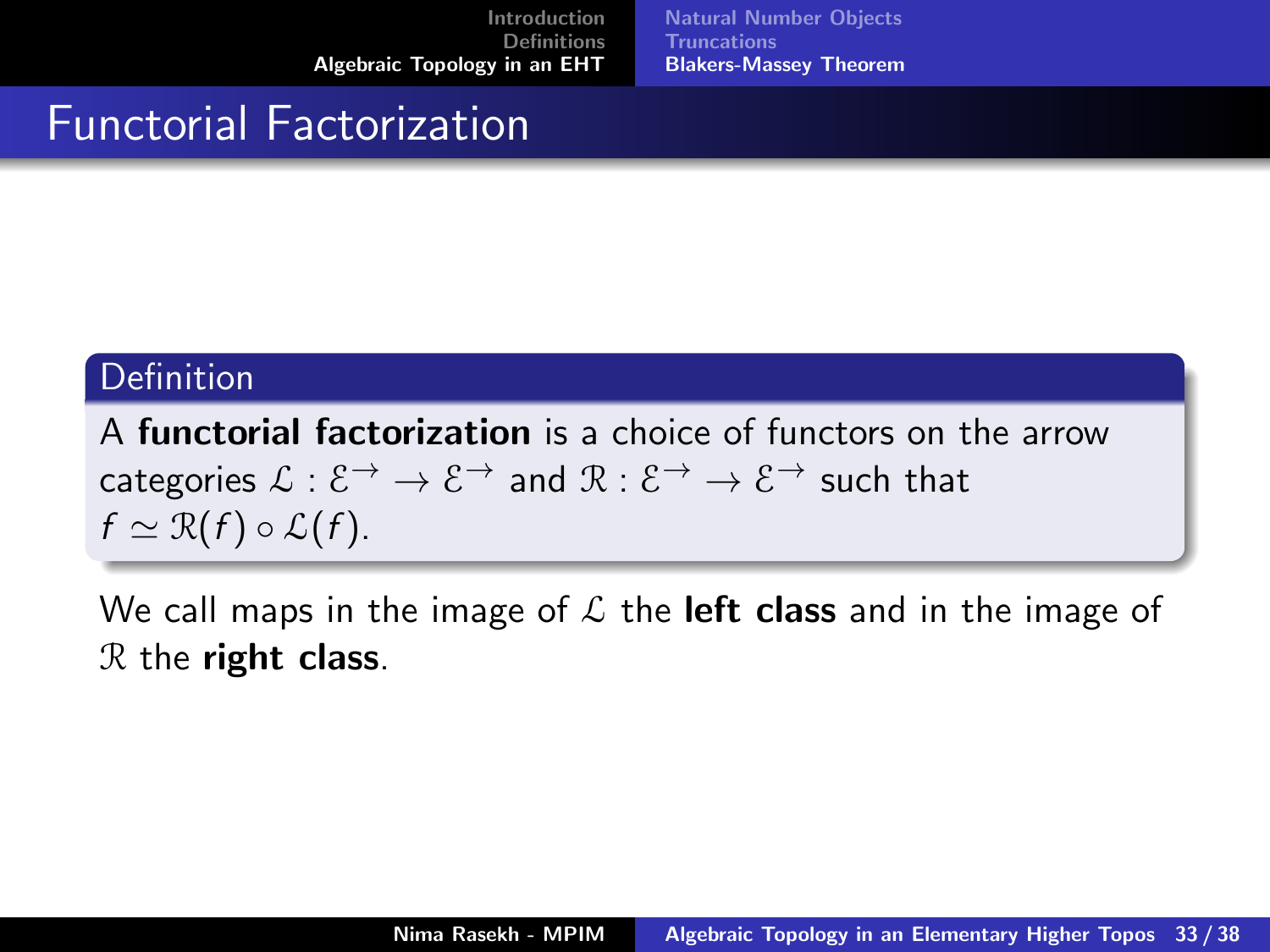[Introduction](#page-1-0) [Definitions](#page-6-0) [Algebraic Topology in an EHT](#page-21-0) [Natural Number Objects](#page-22-0) **[Truncations](#page-32-0)** [Blakers-Massey Theorem](#page-40-0)

## **Modalities**

### **Definition**

A factorization system is a functorial factorization such that the space of lifts of the following diagram is contractible



where f is in the left class and  $g$  in the right class.

### **Definition**

A modality is a factorization system such that the left class is closed under base change.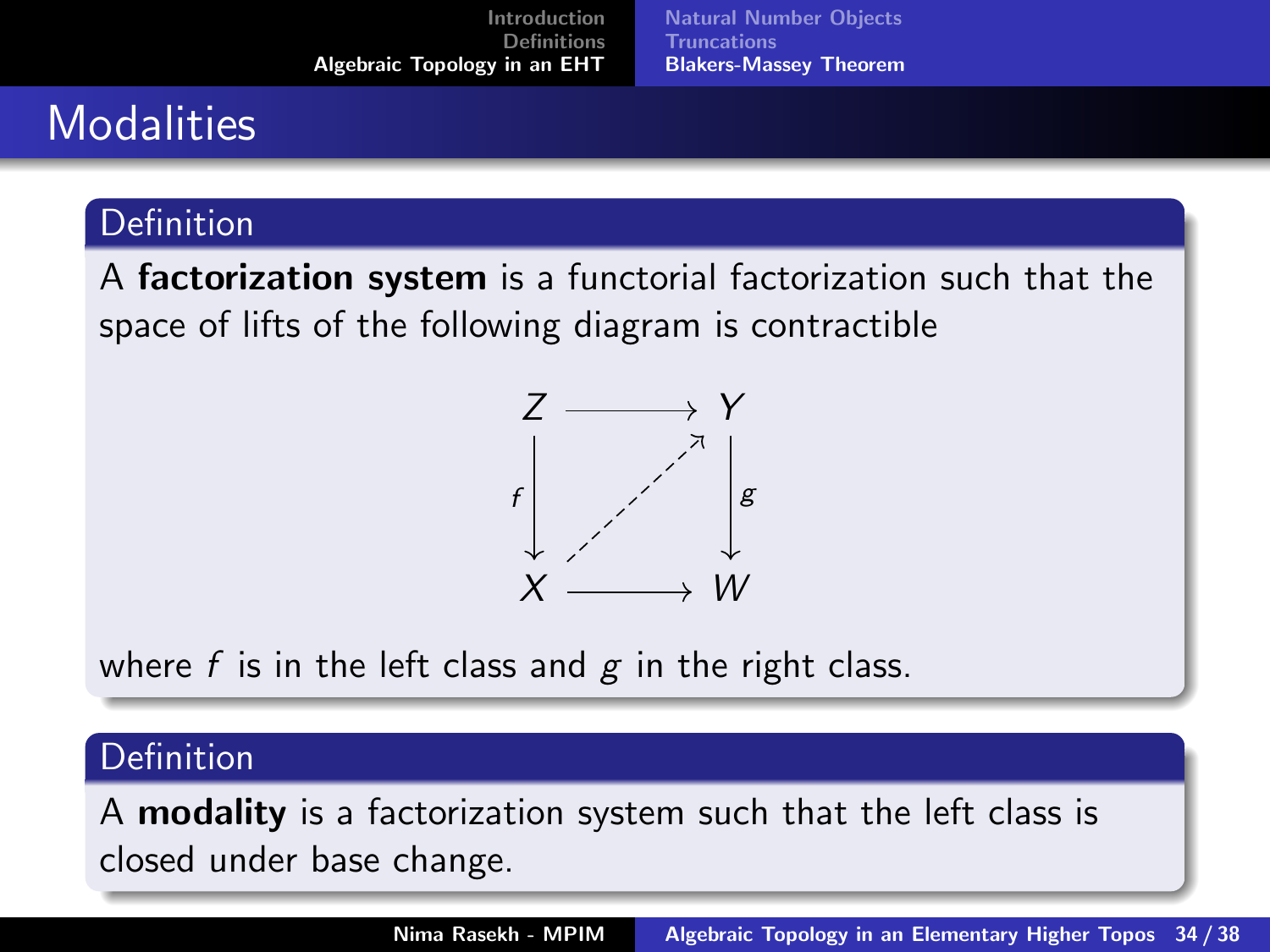Blakers-Massey Theorem for Modalities in a Higher Topos

Fortunately, we have following general result:

Theorem (Theorem 4.1.1 of Generalized Blakers-Massey Theorem by Anel, Biedermann, Finster and Joyal)

Let  $\epsilon$  be a presentable elementary higher topos. Let



be a pushout diagram such that the pushout product  $\Delta f \Box$ <sub>7</sub> $\Delta g$  is in L. Then the map  $(f, g) : Z \to X \times_W Y$  is in L as well.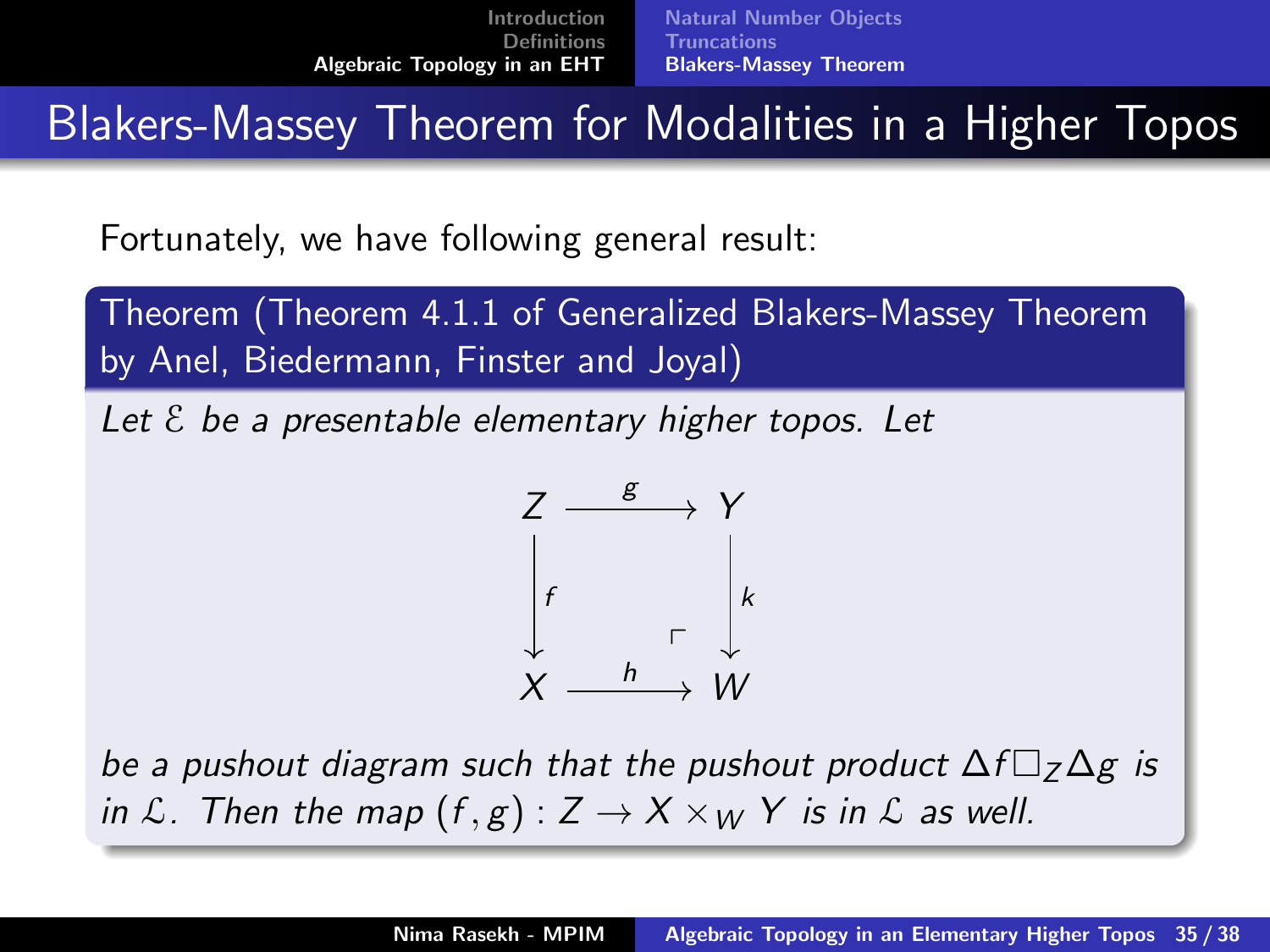## Classical Blakers-Massey Theorem in a Higher Topos

The class of *n*-truncated and *n*-connected maps form a modality, with  $\mathcal L$  being *n*-connected maps and  $\mathcal R$  the *n*-truncated maps. Combining the previous two results we get:

### **Corollary**

The classical Blakers-Massey theorem holds in a presentable elementary higher topos.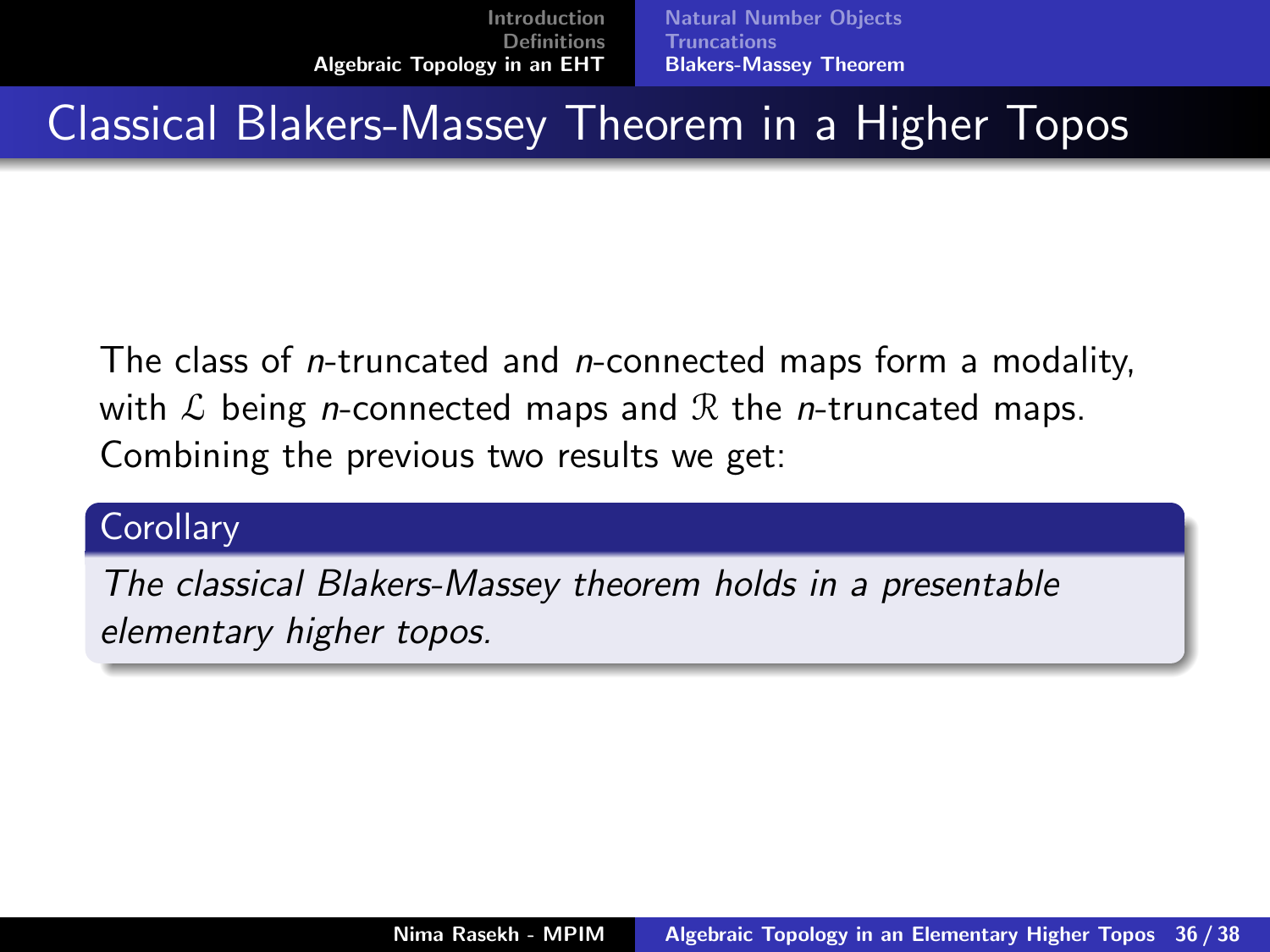## Blakers-Massey in an Elementary Higher Topos

Doubly fortunately, the proof of their theorem does not actually require the presentability condition.

#### Theorem

The generalized (and thus also the classical) Blakers-Massey theorem holds in an elementary higher topos.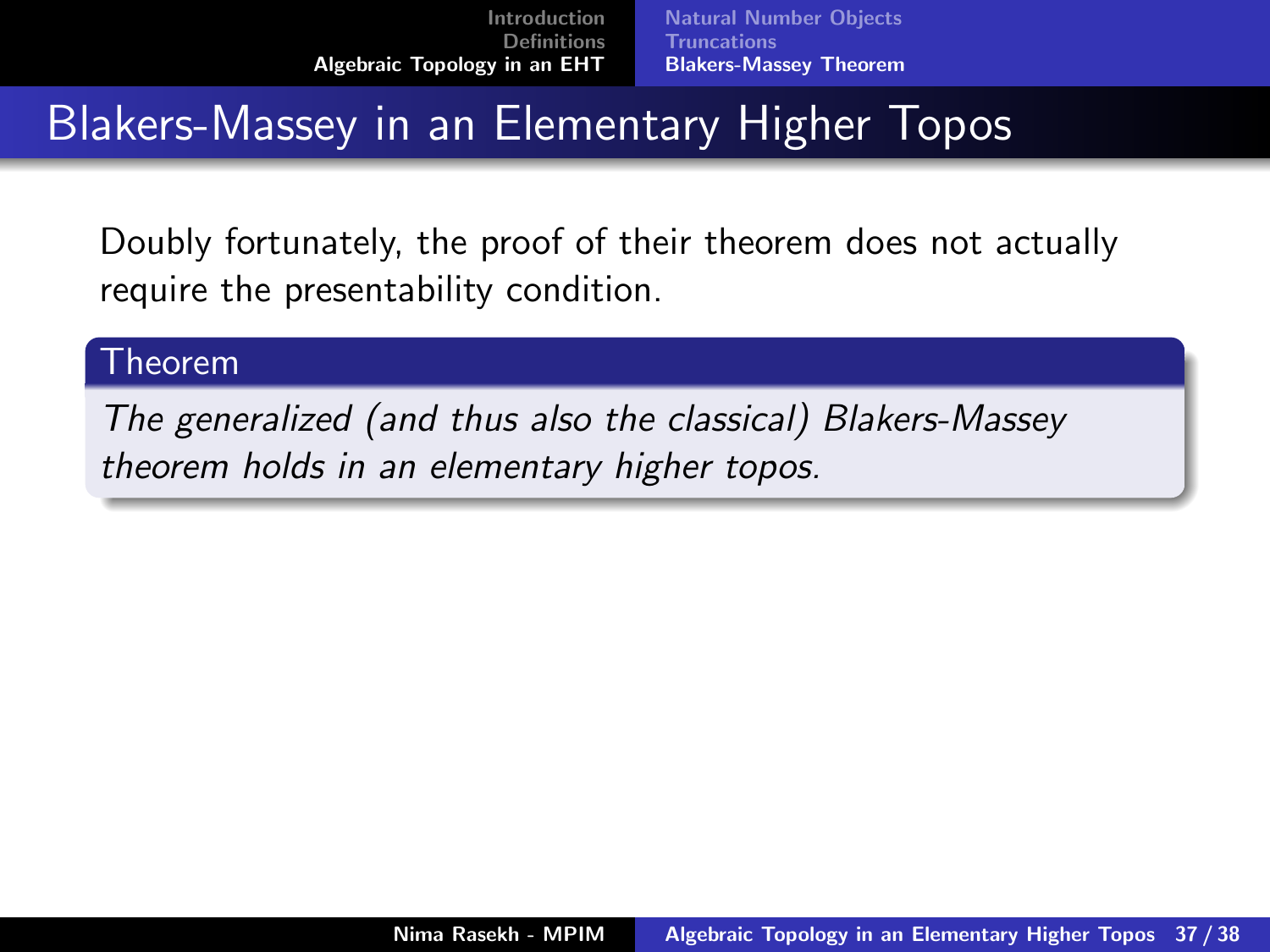## Blakers-Massey in an Elementary Higher Topos

Doubly fortunately, the proof of their theorem does not actually require the presentability condition.

#### Theorem

The generalized (and thus also the classical) Blakers-Massey theorem holds in an elementary higher topos.

#### Remark

In a **presentable** elementary higher topos we can construct factorization systems out of sets of maps, which allows us to build new modalities. However, in an elementary higher topos, we cannot do that and we have to assume their existence to be able to use Blakers-Massey theorem.